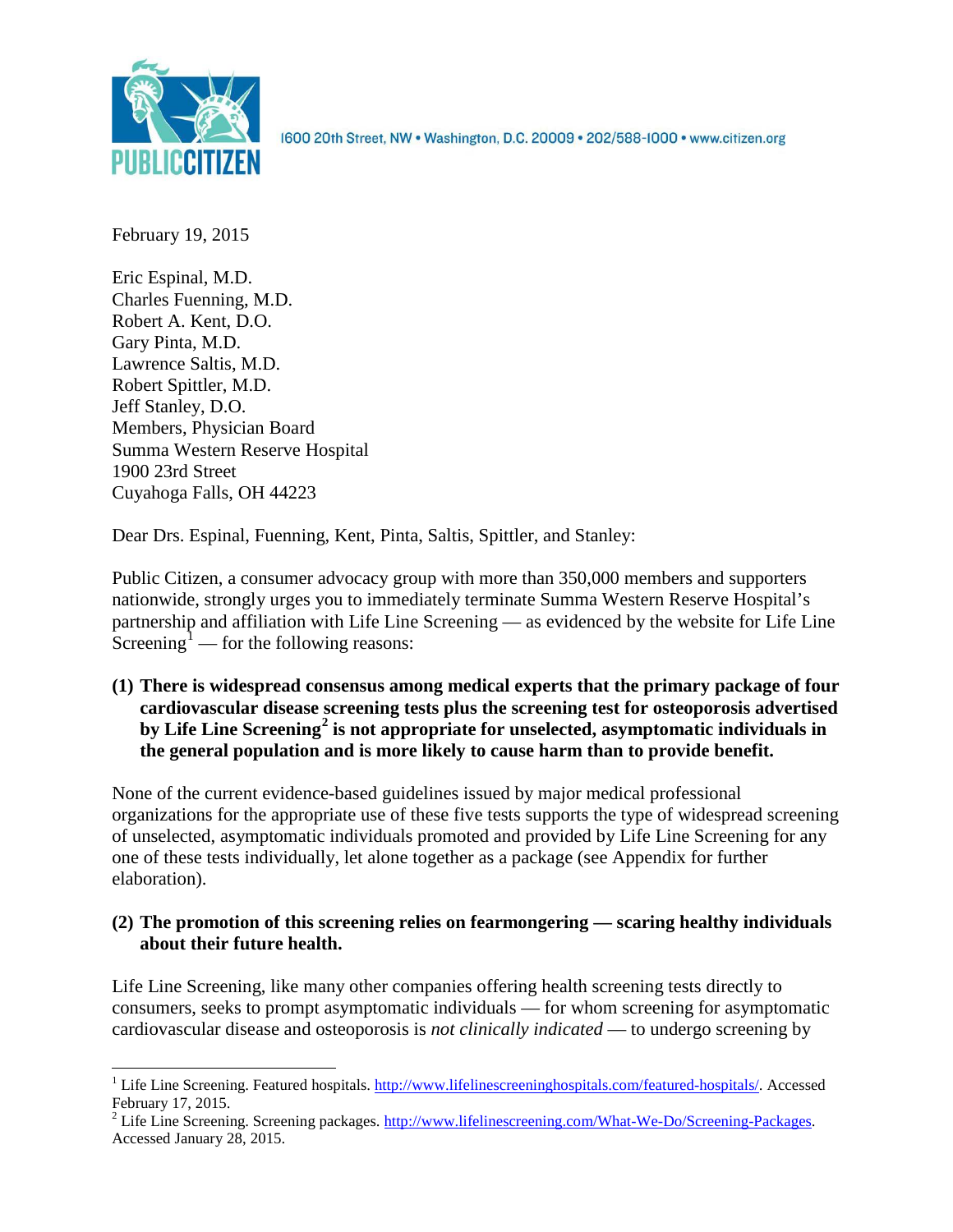using inappropriate direct-to-consumer (DTC) advertisements and solicitations that target consumer fear about having undetected, potentially life-threatening diseases (see Appendix for examples of fearmongering language used in the company's promotional materials).<sup>[3](#page-1-0)</sup>

# **(3) For many people, false-positive test results from this screening can lead to unfounded anxiety and additional unnecessary, risky, and costly diagnostic procedures and treatment interventions.**[4](#page-1-1),[5](#page-1-2)

Because this screening is performed broadly on *unselected, predominantly asymptomatic populations* (i.e., those not at significant risk), many people will have false**-**positive test results. False-positive results can cause unfounded anxiety and lead to additional diagnostic procedures and treatments, exposing screened individuals to additional risk of physical harm without providing offsetting benefits.

In addition to physical and psychological harms, false-positive results from medically inappropriate screening tests also cause financial harms to the people screened and to others. Unnecessary costs are borne *directly* by the screened patients/consumers for the initial screening and for some of the unnecessary follow-up testing and treatment interventions. Additionally, *indirect* cost to the broader insured population results from insurance companies passing on the costs of superfluous follow-up testing and treatment via increased premiums.

# **(4) Screening unselected, asymptomatic people will lead to** *overdiagnosis***, which occurs when individuals are diagnosed with conditions that will never cause symptoms or death.**

Some individuals undergoing inappropriate screening will have certain true-positive abnormal results, leading to the diagnosis of conditions that will never cause symptoms or death, a problem known as overdiagnosis.<sup>[6](#page-1-3)</sup> As with false-positive test results, overdiagnosis leads to unnecessary anxiety and unnecessary medical interventions. For example, imaging tests, such as the ultrasound cardiovascular disease screening tests offered by Life Line Screening, can detect abnormalities that for many people are minor and not destined to ever progress enough to cause symptoms or death; these people cannot benefit from treatment. In fact, they can only be harmed. When healthy people are systematically encouraged to get screened, overdiagnosis and the problems caused by it are made worse.

<span id="page-1-0"></span><sup>3</sup> Lovett KM, Liang BA. Direct-to-consumer cardiac screening and suspect risk evaluation. *JAMA*.

<span id="page-1-1"></span><sup>2011;305(24):2567-2568.</sup> <sup>4</sup> Lovett KM, Liang BA. Direct-to-consumer cardiac screening and suspect risk evaluation. *JAMA*.

<span id="page-1-2"></span><sup>2011;305(24):2567-2568.</sup> <sup>5</sup> Perry S. Buyer beware on 'direct-to-consumer' health screenings. March 21, 2012. *MinnPost.*  [http://www.minnpost.com/second-opinion/2012/03/buyer-beware-direct-consumer-health-screenings.](http://www.minnpost.com/second-opinion/2012/03/buyer-beware-direct-consumer-health-screenings) Accessed January 14, 2015.

<span id="page-1-3"></span><sup>6</sup> Welch HG, Schwartz LM, Woloshin S. *Overdiagnosed: Making People Sick in the Pursuit of Health*. 1st ed. Boston, MA: Beacon Press; 2011: at *xiv*. <sup>7</sup> *Ibid*. Page 44.

<span id="page-1-4"></span>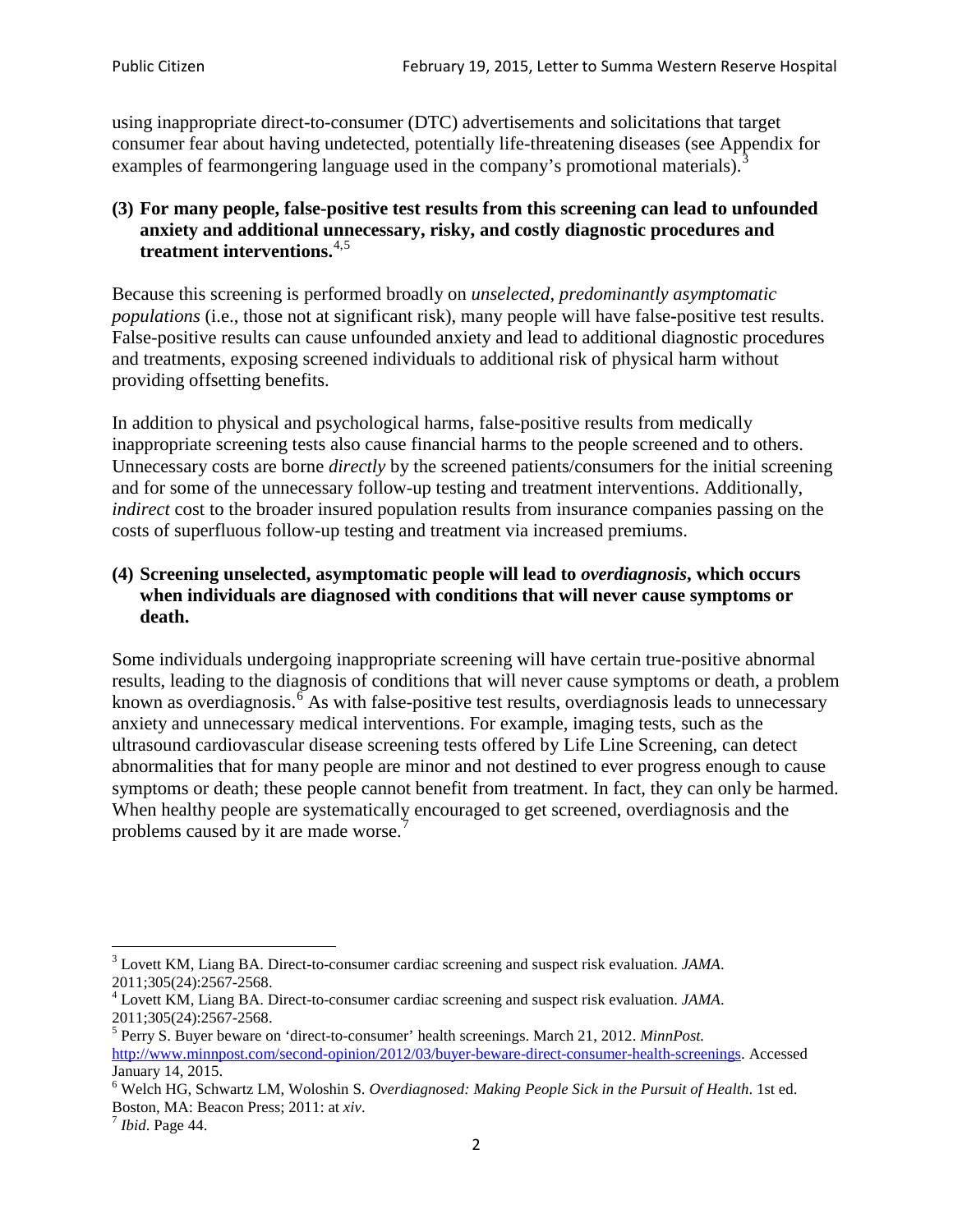### **(5) The promotion and provision of this screening is** *unethical***.**

First, it is exploitative for Life Line Screening to profit from the promotion of medically nonbeneficial testing through the use of misleading advertisements and solicitations that play on people's fear. Second, this screening violates the ethical principles of beneficence (the duty to promote good and act in the best interest of the patient and the health of society) and nonmaleficence (the duty to do no harm to patients).  $8.9$  $8.9$  $8.9$  Finally, direct-to-consumer promotional materials for screening tests that fail to disclose published guidelines on recommended indications for these tests, as well as the risks of harm, violate the ethical principle of respect for persons and patient autonomy (the duty to protect and foster a patient's free, uncoerced choices).  $^{10,11}$  $^{10,11}$  $^{10,11}$  $^{10,11}$ 

For these reasons, your institution's partnership with Life Line Screening does a great disservice to the community that you serve and adversely impacts public health more broadly. It is therefore imperative that your institution sever its relationship with Life Line Screening and refrain from endorsing the company's heavily promoted, nonselective, community**-**wide cardiovascular disease and osteoporosis screening programs.

Of note, many institutions like yours responded positively to similar requests from Public Citizen. In particular, on June 19, 2014, we wrote letters to 20 hospitals and medical institutions that had partnered with HealthFair, another company that inappropriately promotes similar direct-to-consumer cardiovascular disease screening tests, urging them to immediately sever their relationship with the company. [12](#page-2-4) Fifteen of the 20 institutions have informed either us or representatives of the news media that they have terminated or will be terminating their relationships with HealthFair. Public Citizen applauded these actions.

On August 11, 2014, the *Journal of the American Medical Association* published a Viewpoint article critical of hospital relationships with DTC disease screening companies.<sup>13</sup> The article co-authored by Erik Wallace, M.D., Associate Dean for the Colorado Springs Branch of the University of Colorado School of Medicine; John Schumann, M.D., Interim President, University of Oklahoma-Tulsa; and Steven Weinberger, M.D., Executive Vice President and Chief Executive Officer of the American College of Physicians, the pre**-**eminent national organization of internists — concluded as follows:

If the primary goal of hospitals and DTC screening companies is to improve the health of the populations they serve, then both entities should provide clear and convincing

<span id="page-2-0"></span><sup>8</sup> Wallace EA, Schumann JH, Weinberger SE. Ethics of commercial screening tests. *Ann Intern Med*.

<span id="page-2-1"></span><sup>2012;157(10):747-748.&</sup>lt;br><sup>9</sup> Snyder L, American College of Physicians Ethics, Professionalism, and Human Rights Committee. American College of Physicians ethics manual. Sixth edition. *Ann Intern Med.* 2012;156(1):73-104.

<span id="page-2-2"></span><sup>&</sup>lt;sup>10</sup> Wallace EA, Schumann JH, Weinberger SE. Ethics of commercial screening tests. *Ann Intern Med*. 2012;157(10):747-748.

<span id="page-2-3"></span> $11$  Snyder L, American College of Physicians Ethics, Professionalism, and Human Rights Committee. American College of Physicians ethics manual: Sixth edition. *Ann Intern Med*. 2012;156(1):73-104.<br><sup>12</sup> Public Citizen. Letters to twenty hospitals and medical institutions asking them to end their partnerships with

<span id="page-2-4"></span>HealthFair. [http://www.citizen.org/hrg2206.](http://www.citizen.org/hrg2206) Accessed October 2, 2014.

<span id="page-2-5"></span><sup>13</sup> Wallace EA, Schumann JH, Weinberger SE. Hospital relationships with direct-to-consumer screening companies. *JAMA*. 2014;312(9):891-892. Published online August 11, 2014. doi:10.1001/jama.2014.9500.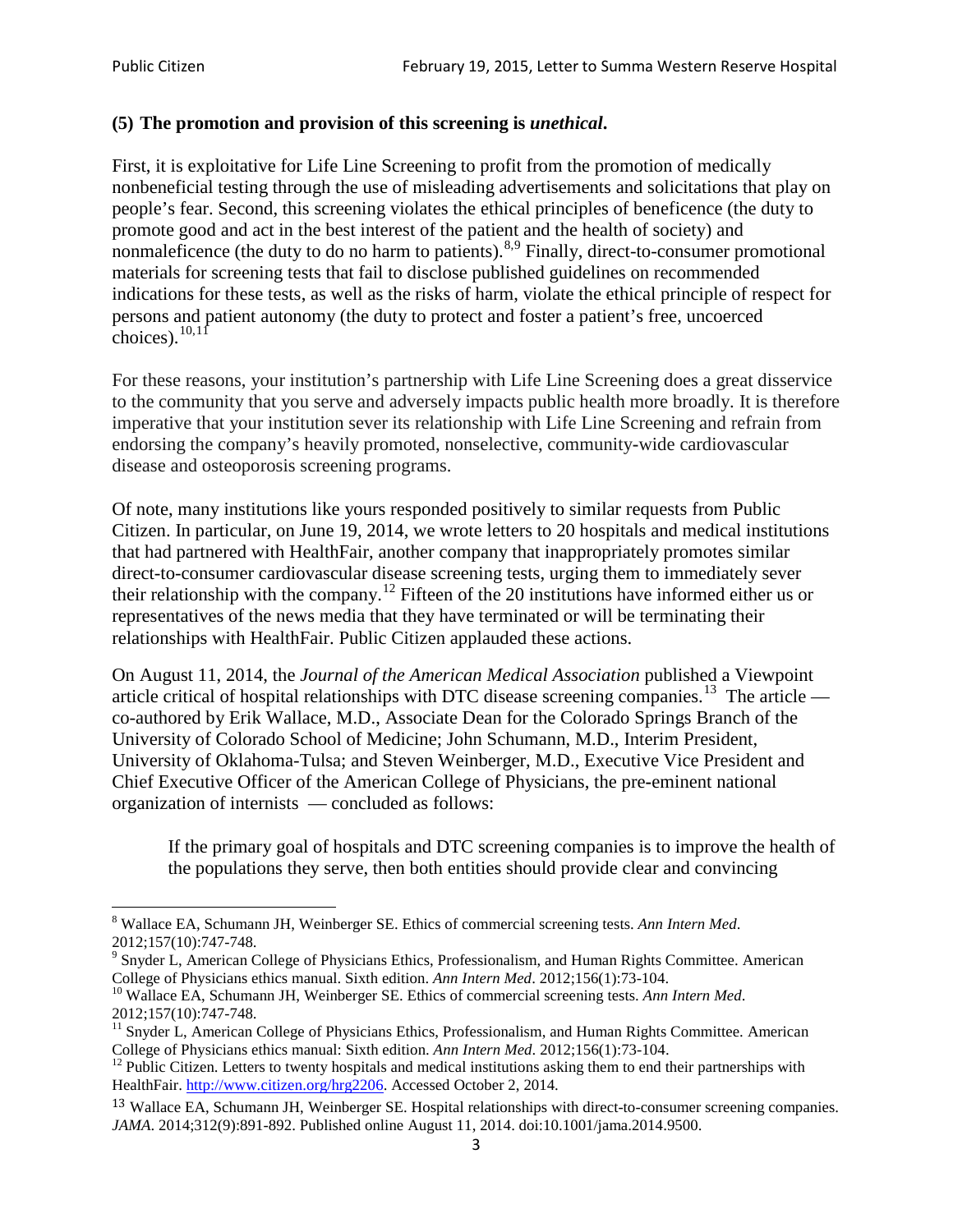evidence of net benefit with the tests and treatments they offer. Given the controversy over the values and ethics of DTC screening companies and the services they offer, hospitals should clearly and publicly explain their relationships with DTC screening companies, given the lack of evidence to support mass vascular screenings. Hospitals also should justify such relationships transparently or, as Public Citizen suggests, sever such relationships.

Finally, we would also like to call to your attention the fact that on January 22, 2015, Public Citizen requested that the Federal Trade Commission investigate the advertising and promotional activities of Life Line Screening. There is evidence that the company's advertising and promotional materials contain numerous statements that may be deceptive within the meaning of the Federal Trade Commission Act. These materials make unsubstantiated medical-benefit efficacy claims about Life Line Screening's primary cardiovascular disease and osteoporosis screening package, and they omit information material to consumers regarding the risks of adverse health-related outcomes and financial harms that may result from the screening.

Thank you for your prompt attention to this important patient safety and public health issue. Please contact us when you end your relationship with Life Line Screening.

Sincerely,

Vikram Krishnasamy, M.D., M.P.H. Researcher Public Citizen's Health Research Group

Michael Carome, M.D. Director Public Citizen's Health Research Group

Sidney M. Wolfe, M.D. Founder and Senior Adviser Public Citizen's Health Research Group

cc: Thomas Malone, M.D., M.B.A. ,President and CEO, Summa Health System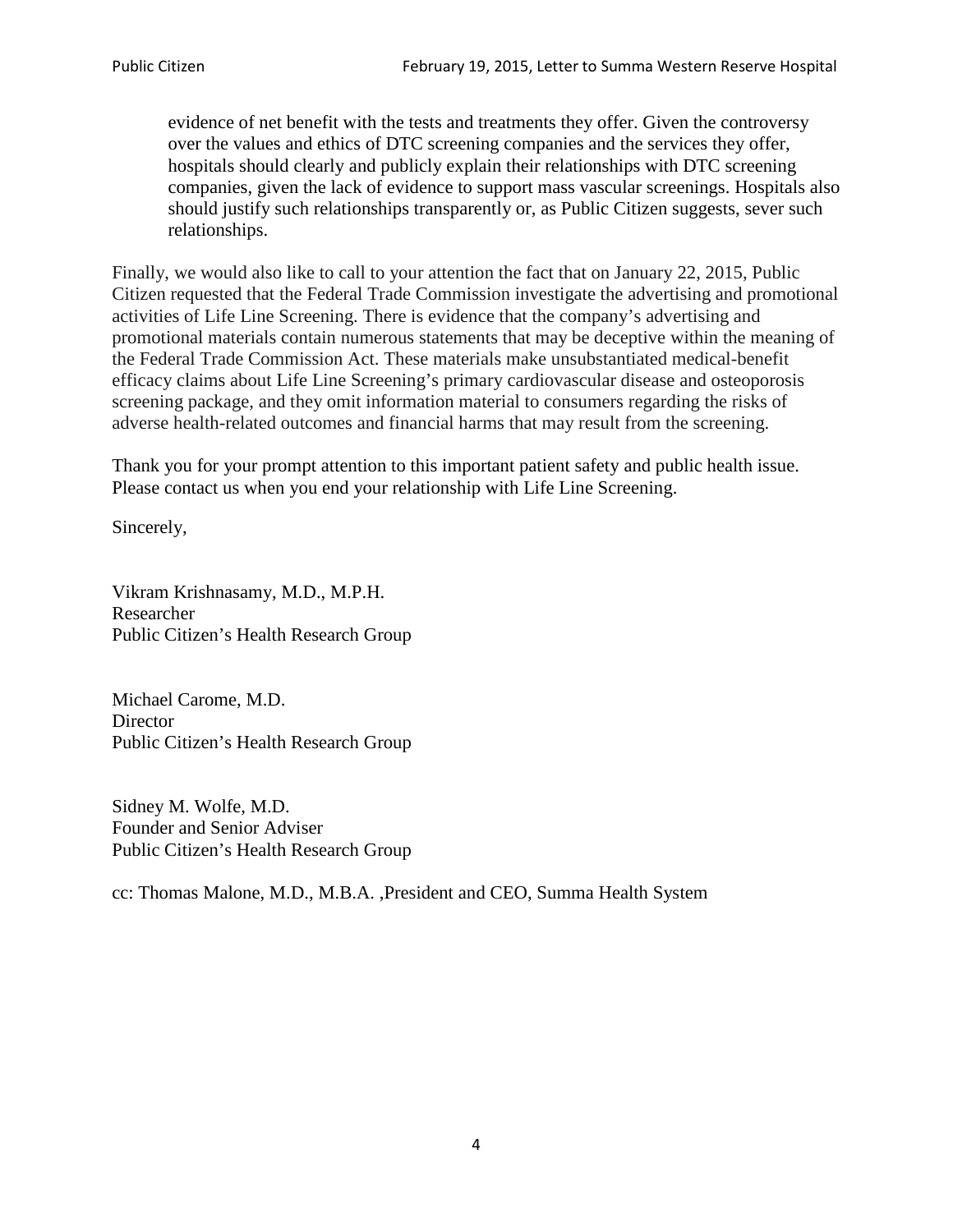# **Appendix**

### **Assessment of Cardiovascular Disease and Osteoporosis Screening Tests Offered by Life Line Screening**

Life Line Screening heavily promotes directly to consumers a package of four cardiovascular disease screening tests plus an osteoporosis risk assessment test.<sup>[14](#page-4-0),[15](#page-4-1)</sup> The four cardiovascular disease screening tests in the package are an electrocardiogram to screen for atrial fibrillation, a carotid artery ultrasound, an abdominal aortic aneurysm ultrasound, and a peripheral arterial disease test. The osteoporosis risk assessment test is an ultrasound of the heel bone to measure bone mass density.

Promotional materials describing these screening tests on the Life Line Screening website and in direct-to-consumer print solicitations mailed directly to people's homes misleadingly note the following:

Since our inception in 1993, we have screened nearly eight million people, and currently screen nearly one million people each year at over 16,000 screening events nationwide. Through this experience, we often identify serious health issues and **have helped save thousands of lives**. [16](#page-4-2) [Emphasis added]

"These screenings have **proven to be safe and accurate** in detecting your risks of stroke and vascular disease – so you and your doctor can do something about it before it's too late."<sup>[17](#page-4-3)</sup> [Emphasis added]

The Life Line Screening promotional materials recommend that adults over age 50 undergo these five screening tests annually:<sup>[18](#page-4-4),[19,](#page-4-5)[20,](#page-4-6)[21](#page-4-7),[22](#page-4-8)</sup>

Q. Who needs to be screened?

A. The answer is anyone over 50 who wants to be proactive about his or her health. …

Received November 2014.<br><sup>16</sup> Life Line Screening. Who we are. http://www.lifelinescreening.com/Who-We-Are. Accessed January 9, 2015.

<span id="page-4-3"></span><span id="page-4-2"></span><sup>17</sup> Undated letter from Kevin DeWeese, Director of Clinical Operations, Life Line Screening, to a consumer. Received November 2014.

<span id="page-4-0"></span><sup>&</sup>lt;sup>14</sup> Life Line Screening. Screening packages. [http://www.lifelinescreening.com/What-We-Do/Screening-Packages.](http://www.lifelinescreening.com/What-We-Do/Screening-Packages) AccessedJanuary 9, 2015.

<span id="page-4-1"></span><sup>&</sup>lt;sup>15</sup> Undated letter from Kevin DeWeese, Director of Clinical Operations, Life Line Screening, to a consumer.

<span id="page-4-4"></span><sup>&</sup>lt;sup>18</sup> Life Line Screening. Atrial fibrillation screening. [http://www.lifelinescreening.com/What-We-Do/What-We-](http://www.lifelinescreening.com/What-We-Do/What-We-Screen-For/Atrial-Fibrillation)[Screen-For/Atrial-Fibrillation.](http://www.lifelinescreening.com/What-We-Do/What-We-Screen-For/Atrial-Fibrillation) Accessed January 9, 2015.

<sup>&</sup>lt;sup>19</sup> Life Line Screening. Carotid artery disease screening. [http://www.lifelinescreening.com/What-We-Do/What-We-](http://www.lifelinescreening.com/What-We-Do/What-We-Screen-For/Carotid-Artery-Disease)

<span id="page-4-6"></span><span id="page-4-5"></span>[Screen-For/Carotid-Artery-Disease.](http://www.lifelinescreening.com/What-We-Do/What-We-Screen-For/Carotid-Artery-Disease) Accessed January 9, 2015.<br><sup>20</sup> Life Line Screening. Abdominal aortic aneurysm screening.. http://www.lifelinescreening.com/What-We-Do/What-We-Do/What-We-Screen-For/Abdominal-Aortic-Aneury

<span id="page-4-7"></span><sup>&</sup>lt;sup>21</sup> Life Line Screening. Peripheral arterial disease screening. [http://www.lifelinescreening.com/What-We-Do/What-](http://www.lifelinescreening.com/What-We-Do/What-We-Screen-For/Peripheral-Arterial-Disease)

<span id="page-4-8"></span>[We-Screen-For/Peripheral-Arterial-Disease.](http://www.lifelinescreening.com/What-We-Do/What-We-Screen-For/Peripheral-Arterial-Disease) Accessed January 9, 2015.<br><sup>22</sup> Life Line Screening. Osteoporosis screening/bone density test. [http://www.lifelinescreening.com/What-We-](http://www.lifelinescreening.com/What-We-Do/What-We-Screen-For/Osteoporosis)[Do/What-We-Screen-For/Osteoporosis.](http://www.lifelinescreening.com/What-We-Do/What-We-Screen-For/Osteoporosis) Accessed January 9, 2015.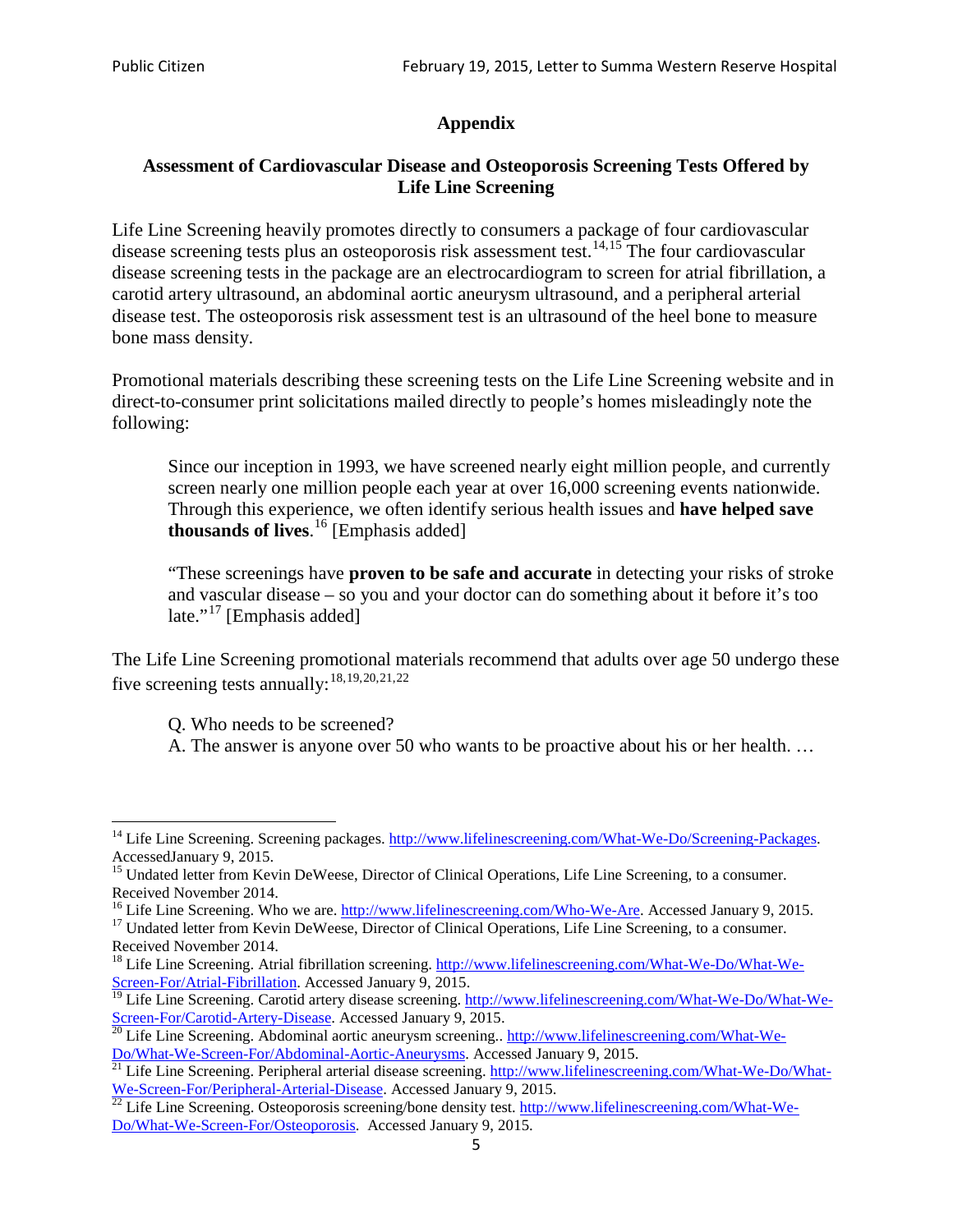However if you have a family history of stroke or heart disease, or if you have high risk factors such as being overweight, high cholesterol, smoking, or lack exercise you may wish to be screened, even if you are in your  $40^\circ$ s.<sup>[23](#page-5-0)</sup>

Life Line Screening's primary package is offered at a price of \$149, purportedly providing consumers a "savings of \$181."[24](#page-5-1)

Life Line Screening seeks to prompt asymptomatic individuals for whom screening for asymptomatic cardiovascular disease and osteoporosis is *not clinically indicated* to undergo screening by using inappropriate direct-to-consumer advertisements and solicitations that target consumer fear about having undetected, potentially life-threatening diseases.<sup>[25](#page-5-2)</sup> Examples of such statements found on Life Line Screening's website and print solicitation materials include the following:

- Website: "The absence of risk factors does **not** guarantee that a person will not die from a heart attack. In fact, 1 in 3 people who develop a myocardial infarction (MI) will not have any of the conventional risk factors, which include smoking, unhealthy diet, obesity, physical inactivity, high blood pressure, diabetes and raised lipids."[26](#page-5-3) [Emphasis in original]
- Website: "Similarly, **80% – 85% of strokes occur without warning in asymptomatic patients**, so they can only be significantly reduced by finding and treating the disease before it happens."<sup>[27](#page-5-4)</sup> [Emphasis added]
- Website: "Abdominal aortic aneurysms pose a threat because **they are usually silent until a medical emergency occurs**."[28](#page-5-5) [Emphasis added]
- Website: "**Aneurysms are a health risk because they can burst or rupture. A ruptured aneurysm can cause severe internal bleeding, which can lead to shock or even death.**"<sup>[29](#page-5-6)</sup> [Emphasis in original]
- Website: "Your carotid arteries are the two large blood vessels in your neck that supply blood to your brain. When these arteries become clogged with cholesterol, they become

<span id="page-5-0"></span><sup>&</sup>lt;sup>23</sup> Life Line Screening. Questions  $\&$  answers about Life Line Screening. Enclosure to undated letter from Kevin DeWeese, Director of Clinical Operations, Life Line Screening, to a consumer. Received November 2014.

<span id="page-5-1"></span><sup>&</sup>lt;sup>24</sup> Undated letter from Kevin DeWeese, Director of Clinical Operations, Life Line Screening, to a consumer. Received November 2014.

<span id="page-5-2"></span><sup>25</sup> Lovett KM, Liang BA. Direct-to-consumer cardiac screening and suspect risk evaluation. *JAMA*.  $2011;305(24):2567-2568$ .<br><sup>26</sup> Life Line Screening. The benefits of ultrasound screening in key cardiovascular disease areas.

<span id="page-5-3"></span>[http://www.lifelinescreeningresearch.com/the-benefits-of-ultrasound-screening/.](http://www.lifelinescreeningresearch.com/the-benefits-of-ultrasound-screening/) Accessed January 9, 2015.<br><sup>28</sup> Life Line Screening. Abdominal aortic aneurysm screening. http://www.lifelinescreening.com/What-We-<sup>28</sup>

<span id="page-5-5"></span><span id="page-5-4"></span>[Do/What-We-Screen-For/Abdominal-Aortic-Aneurysms.](http://www.lifelinescreening.com/What-We-Do/What-We-Screen-For/Abdominal-Aortic-Aneurysms) Accessed January 9, 2015. <sup>29</sup> Life Line Screening. Abdominal aortic aneurysm (AAA).

<span id="page-5-6"></span>[http://www.lifelinescreening.com/~/media/Files/US/pdfs/FactSheetAAAupdated.ashx.](http://www.lifelinescreening.com/~/media/Files/US/pdfs/FactSheetAAAupdated.ashx) Accessed January 9, 2015.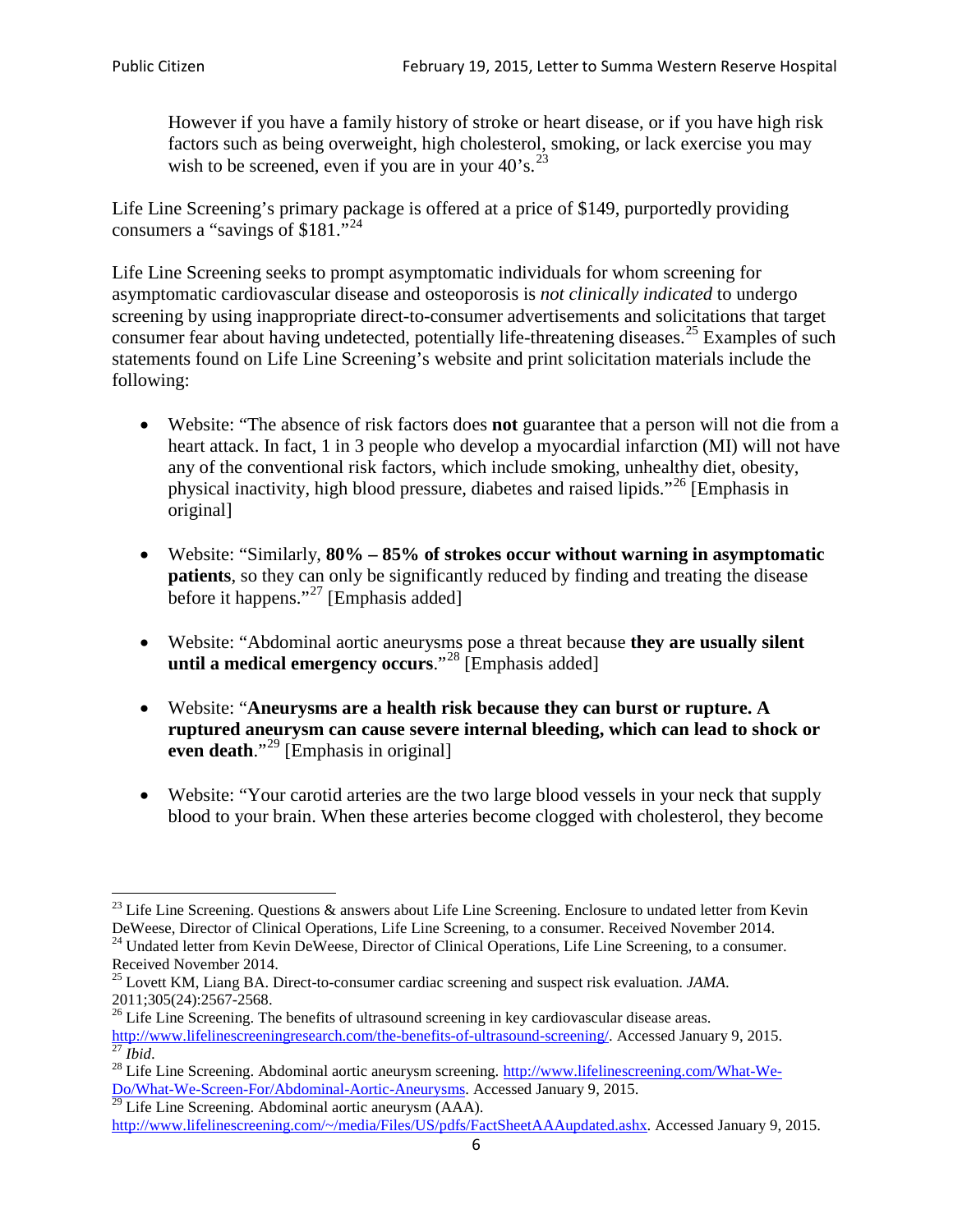**dangerously narrow**. **If a blood clot occurs in the carotid arteries, then blood cannot reach your brain and a stroke can result**. "<sup>[30](#page-6-0)</sup> [Emphasis added]

- Website: "A ruptured aortic aneurysm can cause massive internal bleeding and requires prompt emergency treatment to prevent death. **It is estimated that 80% of people with a ruptured aneurysm will die, and that many of these will die before being able to reach a hospital.**"<sup>[31](#page-6-1)</sup> [Emphasis added]
- Website: "As we age, bones begin to break down faster than new bone can be formed. Osteoporosis removes minerals from bones until they become so weak and brittle that they fracture very easily. Actions such as bending to pick up a newspaper, lifting a vacuum, or even coughing can cause a fracture. **Some fractures, such as hip fractures, may require hospitalization or major surgery, and may result in disability or even**  death."<sup>[32](#page-6-2)</sup> [Emphasis added]
- Direct-to-consumer letter: "These screenings have proven to be safe and accurate in detecting **your risks of stroke and vascular disease** – so you and your doctor **can do something about it before it's too late.**"<sup>[33](#page-6-3)</sup> [Emphasis added]
- Direct-to-consumer letter: "The lifetime risk of stroke for middle-aged men and women is 1 in 5 for women and 1 in 6 for men, and **it takes a terrible toll on families**."[34](#page-6-4) [Emphasis added]
- Direct-to-consumer letter: "Life Line Screening has conducted nearly 8 million screenings, and customers sometimes tell us they feel the **screenings saved their lives**."[35](#page-6-5) [Emphasis added]
- Direct-to-consumer letter:  $36$  "What's inside your arteries?" [Emphasis in original]

As discussed below, a review of current evidence-based guidelines and relevant scientific literature fails to provide support for use of these five tests — individually or together as a package — for widespread screening of asymptomatic individuals in the general adult population over age 50 on a one-time basis, let alone annually. For many individuals, the risks of harm outweigh the benefits of the testing. Moreover, since the tests are not clinically indicated for most people being screened, and since many people will undergo additional unnecessary testing, these screenings are resulting in financial harm to many individuals.

<span id="page-6-0"></span><sup>&</sup>lt;sup>30</sup> Life Line Screening. Carotid artery disease screening. [http://www.lifelinescreening.com/What-We-Do/What-We-](http://www.lifelinescreening.com/What-We-Do/What-We-Screen-For/Carotid-Artery-Disease)[Screen-For/Carotid-Artery-Disease.](http://www.lifelinescreening.com/What-We-Do/What-We-Screen-For/Carotid-Artery-Disease) Accessed January 9, 2015.<br><sup>31</sup> *Ibid.* 32 Life Line Screening. Osteoporosis screening/bone density test. [http://www.lifelinescreening.com/What-We-](http://www.lifelinescreening.com/What-We-Do/What-We-Screen-For/Osteoporosis)

<span id="page-6-2"></span><span id="page-6-1"></span>[Do/What-We-Screen-For/Osteoporosis.](http://www.lifelinescreening.com/What-We-Do/What-We-Screen-For/Osteoporosis) Accessed January 9, 2015. <sup>33</sup> Undated letter from Kevin DeWeese, Director of Clinical Operations, Life Line Screening, to a consumer.

<span id="page-6-3"></span>Received November 2014.<br><sup>34</sup> Ibid.

<span id="page-6-4"></span>

<span id="page-6-5"></span><sup>34</sup> *Ibid*. 35 *Ibid*. 36 *Ibid*.

<span id="page-6-6"></span>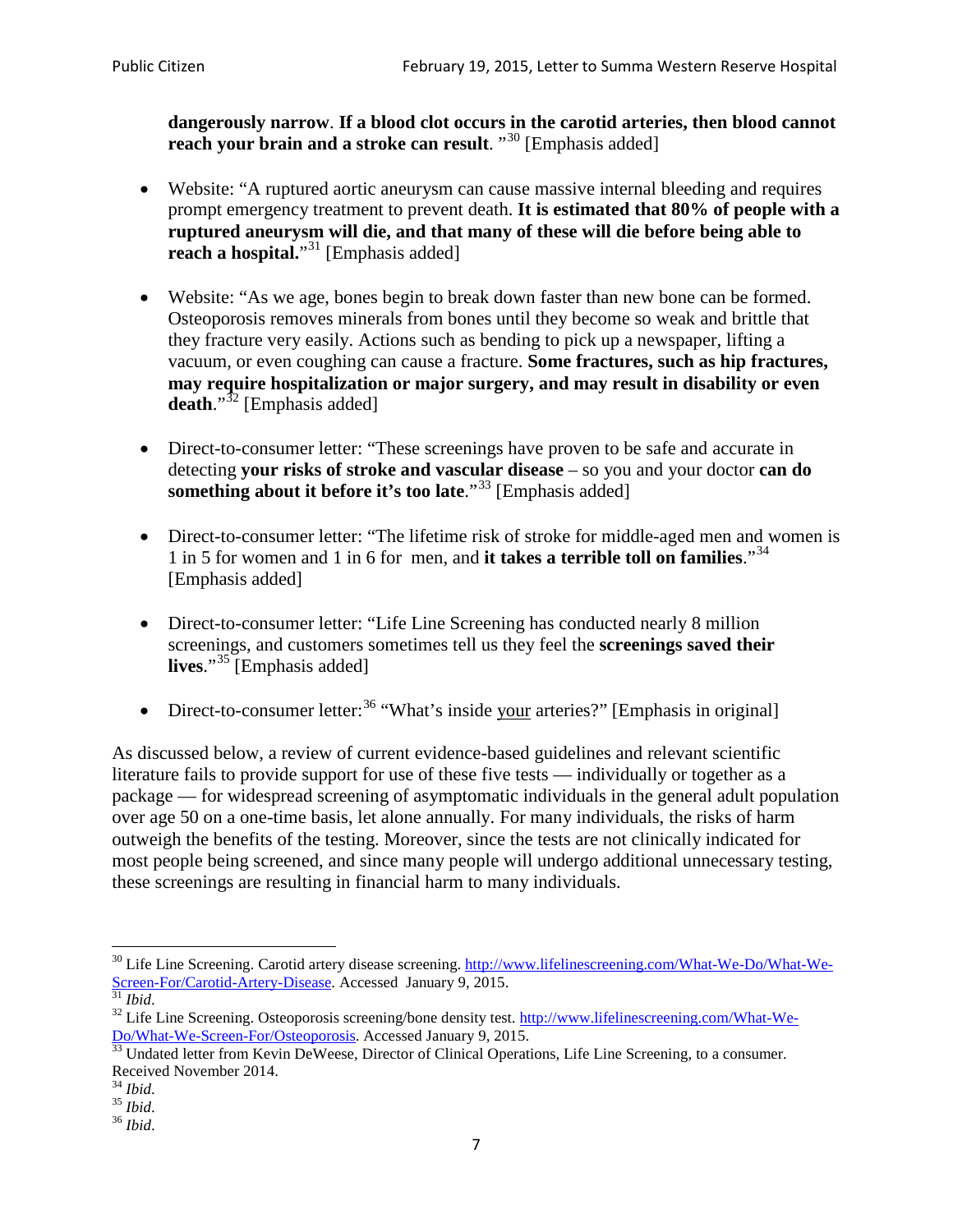Although the following screening tests sound appealing, each one either: (a) clinically benefits only appropriately selected high-risk groups of patients (rather than *all* adults over age 50); or (b) has not been scientifically proven to provide any clinically meaningful benefit to anyone. Widespread and indiscriminate use of these tests is likely to be harmful to large numbers of individuals in the general, asymptomatic population by yielding a significant number of falsepositive test results, leading to subsequent unnecessary diagnostic procedures and treatments, associated adverse effects of those procedures and treatments, and unwarranted anxiety in tested individuals. In addition, some individuals undergoing inappropriate screening will have truepositive abnormal results, but the abnormalities found will never cause symptoms or death, leading to overdiagnosis.

# **A. Atrial fibrillation screening with electrocardiogram (ECG):**

The Life Line Screening online promotional materials state:<sup>[37](#page-7-0)</sup>

Atrial Fibrillation is the most common type of heart arrhythmia (abnormal heartbeat). It occurs when the heart's upper chambers (the atria) beat irregularly or quiver. Without an effective heartbeat blood isn't pumped completely out of the atria, causing blood to pool and possibly clot. A clot can travel to other parts of the body, including the brain, where it may result in stroke.

Screening for Atrial Fibrillation

• A non-invasive procedure used to detect irregular heartbeat (a major risk factor for stroke), an Atrial Fibrillation screening is performed by attaching [ECG] electrodes above your wrists and ankles.

Who should have an atrial fibrillation screening?

• Anyone with risk factors for stroke, atrial fibrillation or carotid artery disease

How often should I get an atrial fibrillation screening?

• Annually

<span id="page-7-1"></span>However, we are not aware of any major medical professional organization that endorses widespread screening of asymptomatic patients younger than age 65 for atrial fibrillation. In addition, atrial fibrillation can be detected in most patients who have the condition simply by checking for an irregularly irregular pulse during a physical exam.

In 2011, the American Heart Association (AHA) and the American Stroke Association (ASA) jointly issued updated evidence-based guidelines for the primary prevention of stroke.<sup>[38](#page-7-1)</sup> The

<span id="page-7-0"></span><sup>&</sup>lt;sup>37</sup> Life Line Screening. Atrial fibrillation screening. [http://www.lifelinescreening.com/What-We-Do/What-We-](http://www.lifelinescreening.com/What-We-Do/What-We-Screen-For/Atrial-Fibrillation)[Screen-For/Atrial-Fibrillation.](http://www.lifelinescreening.com/What-We-Do/What-We-Screen-For/Atrial-Fibrillation) Accessed January 9, 2015.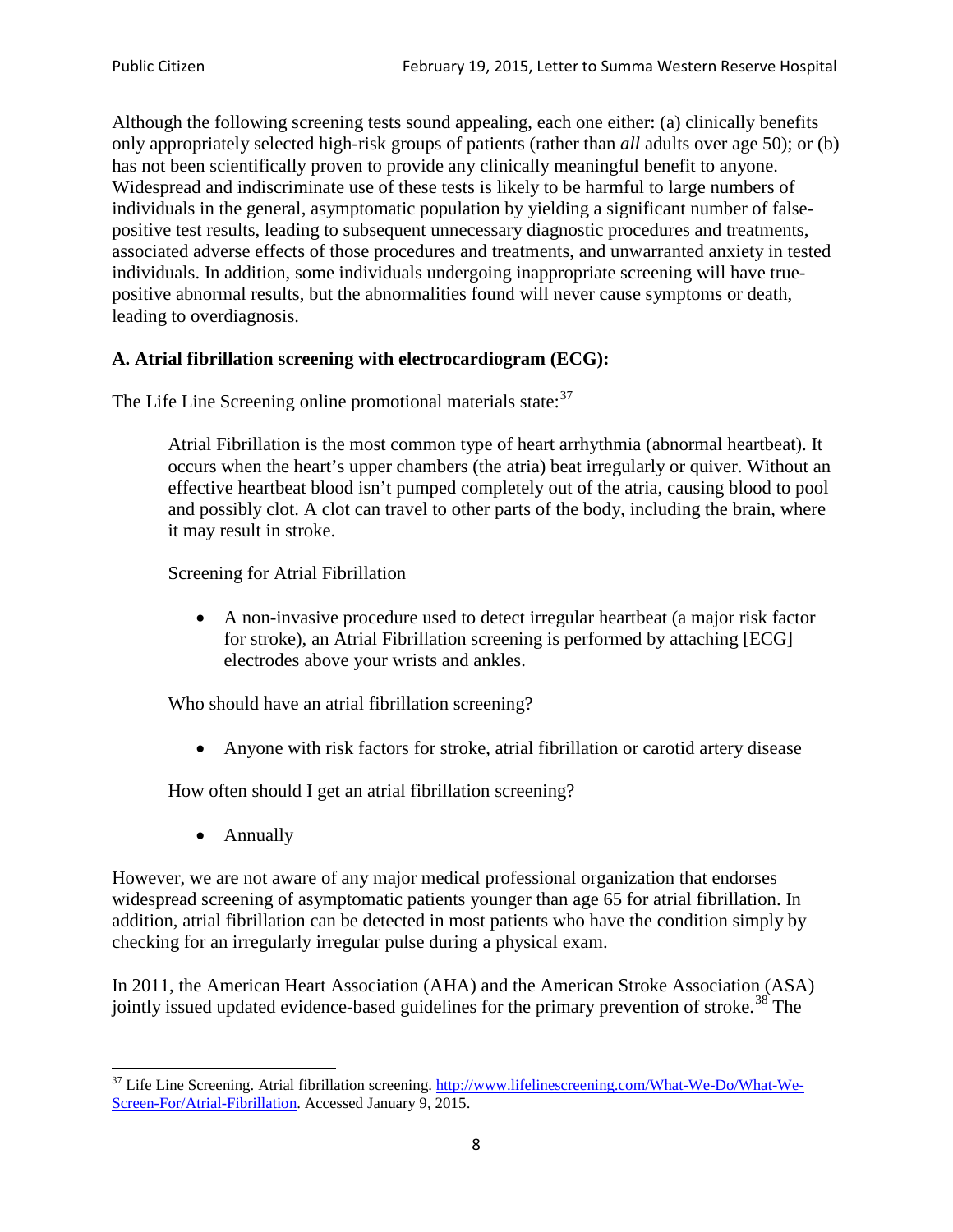American Academy of Neurology (AAN) affirmed the value of these guidelines. The 2011 AHA/ASA guidelines provided the following recommendation regarding screening for atrial fibrillation:

Active screening for atrial fibrillation in patients >65 years of age in primary care settings using pulse taking followed by an ECG as indicated can be useful.

In 2014, the AHA and the ASA issued updated evidence-based guidelines for the primary prevention of stroke.<sup>[39](#page-8-0)</sup> The AAN again affirmed the value of the updated guidelines, and the American Association of Neurological Surgeons, the Congress of Neurological Surgeons and the Preventive Cardiovascular Nurses Association endorsed them. The update provided the following recommendation regarding screening for atrial fibrillation:

Active screening for AF in the primary care setting in patients >65 years of age by pulse assessment followed by ECG as indicated can be useful.

In 2010 and 2012, the European Society of Cardiology issued evidence-based guidelines that similarly recommended that patients ages 65 and older be screened for atrial fibrillation by their primary health care providers by checking the pulse, followed by an ECG in case of irregularity. $40,41$  $40,41$ 

# **B. Stroke/Carotid Artery Ultrasound:**

The Life Line Screening online promotional materials state:<sup>[42](#page-8-3)</sup>

Your carotid arteries are the two large blood vessels in your neck that supply blood to your brain. When these arteries become clogged with cholesterol, they become dangerously narrow. If a blood clot occurs in the carotid arteries, then blood cannot reach your brain and a stroke can result. …

<sup>&</sup>lt;sup>38</sup> Goldstein LB, Bushnell CD, Adams RJ, et al. Guidelines for the primary prevention of stroke: A guideline for healthcare professionals from the American Heart Association/American Stroke Association. *Stroke*.

<sup>2011;42(2):517-584.</sup> [see page 1 for title, authors, ANA affirmation; see page 21 for recommendation]

<span id="page-8-0"></span> $\frac{2011,42(2)(317,601)}{39}$  Meschia JF, Bushnell C, Goden-Albala B, et al. Guidelines for the primary prevention of stroke: A statement for healthcare professionals from the American Heart Association/American Stroke Association. *Stroke*.

<sup>2014;45(12):3754-3832.</sup> [see page 1 for title, authors, ANA affirmation and other endorsements; see page 24 for recommendation]

<span id="page-8-1"></span><sup>40</sup> Camm AJ, Kirchhof P, Lip GYH, et al. Guidelines for the management of atrial fibrillation: The Task Force for the Management of Atrial Fibrillation of the European Society of Cardiology (ESC). *Eur Heart J*. 2010;31:2369- 2429. [See page 50]

<span id="page-8-2"></span><sup>41</sup> Camm AJ, Lip GYH, De Caterina R, et al. 2012 focused update of the ESC Guidelines for the management of atrial fibrillation: An update of the 2010 ESC Guidelines for the management of atrial fibrillation. *Eur Heart J*.

<span id="page-8-3"></span><sup>&</sup>lt;sup>2012</sup>;23(21):2719-2747. [See page 273] 42 Life Line Screening. [http://www.lifelinescreening.com/What-We-Do/What-We-](http://www.lifelinescreening.com/What-We-Do/What-We-Screen-For/Carotid-Artery-Disease)[Screen-For/Carotid-Artery-Disease.](http://www.lifelinescreening.com/What-We-Do/What-We-Screen-For/Carotid-Artery-Disease) Accessed January 9, 2015.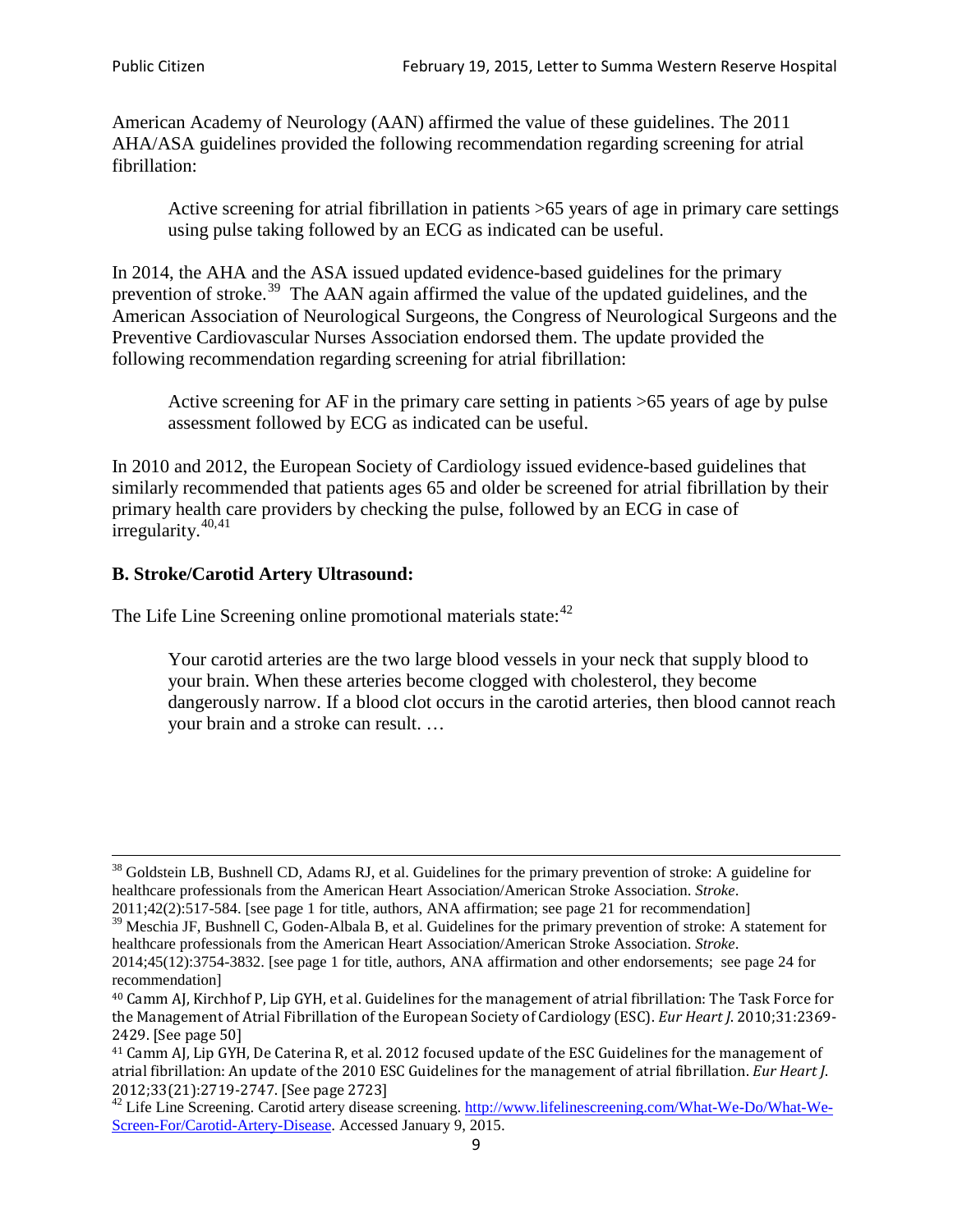Carotid Artery Disease (Plaque) Screening

• Simple, painless and non-invasive, this screening uses cutting-edge Doppler color flow ultrasound technology to create images of the carotid arteries while also measuring blood flow through them.

Who should have a carotid artery screening?

- Anyone over age 50
- Anyone over age 40 with risk factors

How often should I get a carotid artery screening?

• Annually

However, several major medical professional organizations affirmatively recommend *against* indiscriminate screening with carotid artery ultrasounds in low-risk, asymptomatic individuals, and we are not aware of any major medical professional organization that endorses such screening.

Good evidence indicates that although stroke is a leading cause of death and disability in the United States, a relatively small proportion of all disabling, unheralded strokes are due to carotid artery disease. Studies also suggest that only about 1 percent of the general population older than 65 has severe carotid artery stenosis (60 to 90 percent narrowing).<sup>[43](#page-9-0)</sup> Carotid artery stenosis is more prevalent in older adults, smokers, those with hypertension and those with heart disease; unfortunately, research has not found any single risk factor or clinically useful risk stratification tool that can reliably and accurately distinguish people who have clinically important carotid artery stenosis from those who do not.<sup>[44](#page-9-1)</sup>

In 2006, the AHA and the ASA issued a series of evidence-based guidelines for the primary prevention of stroke.[45](#page-9-2) The value of the guidelines was affirmed by the AAN. Although the guidelines did not include a specific recommendation about screening the general population for asymptomatic carotid stenosis, they did state the following:

Although highly selected patients may benefit, screening of general populations for asymptomatic carotid stenosis is unlikely to be cost-effective. The cost-effectiveness of even a one-time screening approach would be highly dependent on the ability to identify a group of persons with a high pretest likelihood of having high-grade asymptomatic disease, the availability of a screening test with a very high sensitivity and specificity when used on a side-scale basis, and very low perioperative complication rates.

<span id="page-9-0"></span> $^{43}$  U.S. Preventive Services Task Force. Screening for carotid artery stenosis: U.S. Preventive Services Task Force recommendation statement. Ann Intern Med. 2007;147(12):854-859.

<span id="page-9-2"></span><span id="page-9-1"></span><sup>&</sup>lt;sup>44</sup> *Ibid*. <sup>45</sup> Goldstein LB, Adams R, Alberts MJ, et al. Primary prevention of ischemic stroke: A guideline from the American <sup>45</sup> Goldstein LB, Adams R, Alberts MJ, et al. Primary prevention of ischemic stroke: A guide Heart Association/American Stroke Association Stroke Council. *Stroke*. 2006;37(6):1583-633.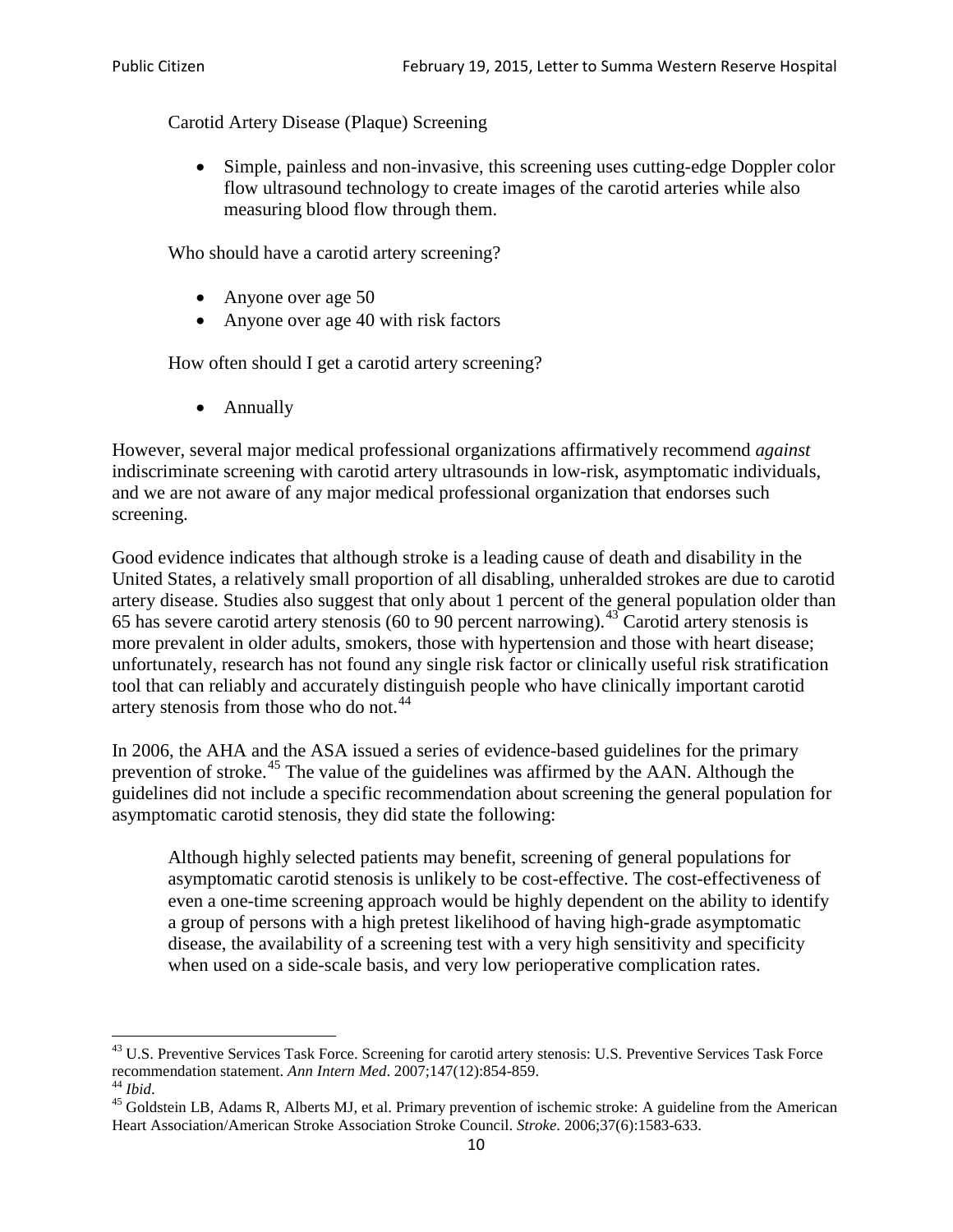These conditions for cost-effective screening are not met for carotid artery ultrasound screening of asymptomatic individuals in the general population, as discussed below.

In 2011, the AHA and the ASA issued updated guidelines for the primary prevention of stroke, the value of which was again affirmed by the  $AAN<sup>46</sup>$  $AAN<sup>46</sup>$  $AAN<sup>46</sup>$ . The updated guidelines stated the following:

Population screening for asymptomatic carotid artery stenosis is not recommended.

In 2014, the AHA and the ASA issued updated guidelines for the primary prevention of stroke.<sup>47</sup> The AAN again affirmed the value of the updated guidelines, and the American Association of Neurological Surgeons, the Congress of Neurological Surgeons, and the Preventive Cardiovascular Nurses Association endorsed them. The updated guidelines stated the following:

Screening low-risk populations for asymptomatic carotid artery stenosis is not recommended.

In 2007, the U.S. Preventive Services Task Force (USPSTF) issued an evidence-based grade D recommendation *against* screening for asymptomatic carotid artery stenosis in the general population.[48](#page-10-2) In making this a grade D recommendation, the USPSTF concluded with moderate certainty that for individuals with asymptomatic carotid artery stenosis, the benefits of screening do not outweigh the harms. It noted, in particular, the following:

### **Importance**

Good evidence indicates that although stroke is a leading cause of death and disability in the United States, a relatively small proportion of all disabling, unheralded strokes is due to [carotid artery stenosis].

# **Detection**

The most feasible screening test for severe [carotid artery stenosis] (for example, 60% to 99% stenosis) is duplex ultrasonography. Good evidence indicates that this test has moderate sensitivity and specificity and yields many false-positive results. A positive result on duplex ultrasonography is often confirmed by digital subtraction angiography, which is more accurate but can cause serious adverse events. Noninvasive confirmatory tests, such as magnetic resonance angiography, involve some inaccuracy. Given these facts, some people with false-positive test results may receive unnecessary invasive carotid endarterectomy surgery.

<span id="page-10-0"></span><sup>&</sup>lt;sup>46</sup> Goldstein LB, Bushnell CD, Adams RJ, et al. Guidelines for the primary prevention of stroke: A guideline for healthcare professionals from the American Heart Association/American Stroke Association. *Stroke*.<br>2011;42(2):517-584. [see page 1 for title, authors, ANA affirmation; see page 25 for recommendation]

<span id="page-10-1"></span><sup>&</sup>lt;sup>47</sup> Meschia JF, Bushnell C, Goden-Albala B, et al. Guidelines for the primary prevention of stroke: A statement for healthcare professionals from the American Heart Association/American Stroke Association. *Stroke*. 2014;45(12):3754-3832. [see page 1 for title, authors, ANA affirmation and other endorsements; see page 30 for

recommendation]

<span id="page-10-2"></span><sup>&</sup>lt;sup>48</sup> U.S. Preventive Services Task Force. Screening for carotid artery stenosis: U.S. Preventive Services Task Force recommendation statement. *Ann Intern Med*. 2007;147(12):854-9.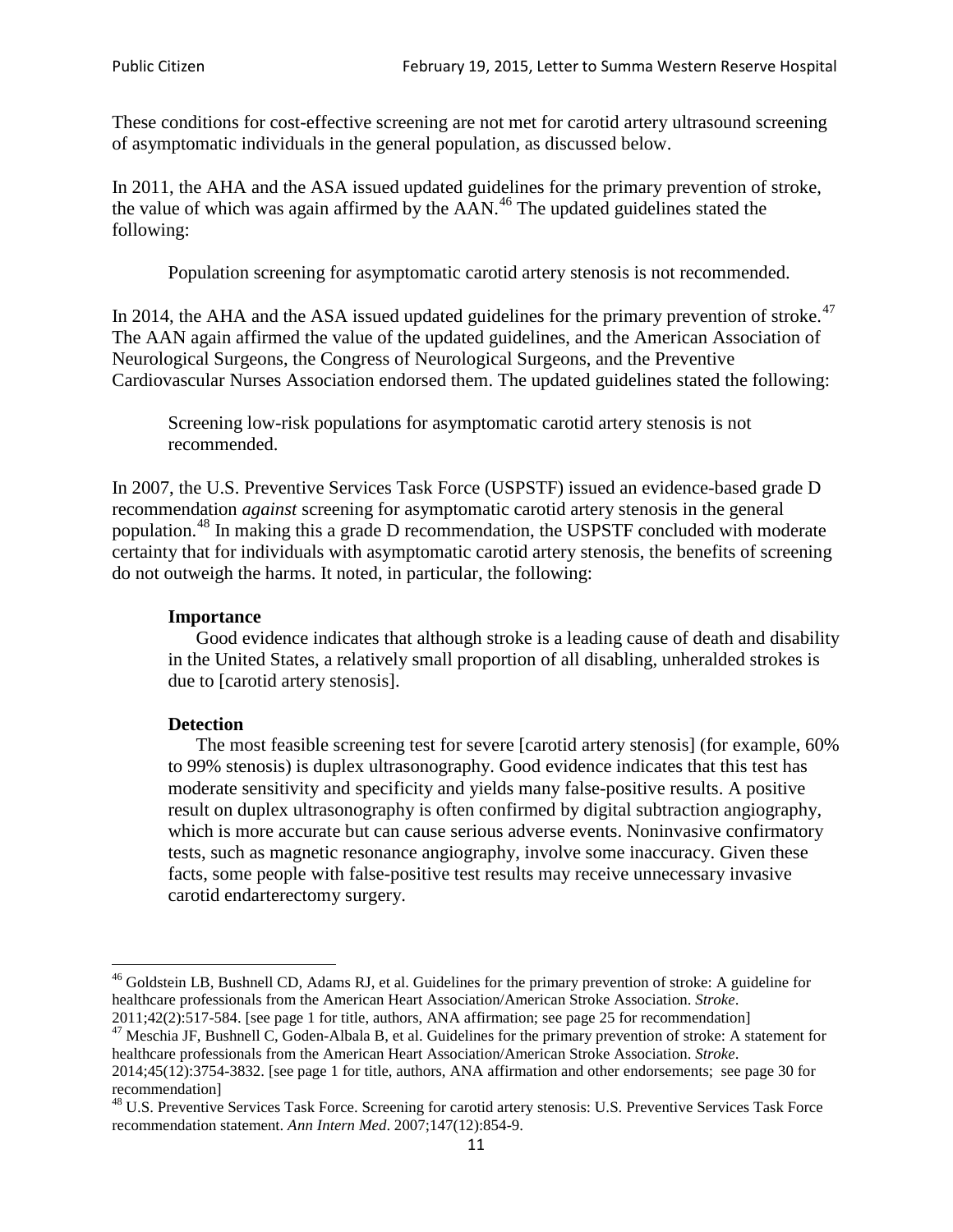### **Benefits of Detection and Early Intervention**

Good evidence indicates that in selected, high-risk trial participants with asymptomatic severe [carotid artery stenosis], carotid endarterectomy by selected surgeons reduces the 5-year absolute incidence of all strokes or perioperative death by approximately 5%. These benefits would be less among asymptomatic people in the general population. For the general primary care population, the benefits are judged to be no greater than small.

### **Harms of Detection and Early Intervention**

Good evidence indicates that both the testing strategy and the treatment with carotid endarterectomy can cause harms. A testing strategy that includes angiography will itself cause some strokes. A testing strategy that does not include angiography will cause some strokes by leading to carotid endarterectomy in people who do not have severe [carotid artery stenosis]. In excellent centers, carotid endarterectomy is associated with a 30-day stroke or mortality rate of about 3%; some areas have higher rates. These harms are judged to be no less than small.

In July 2014, the USPSTF issued an updated recommendation against screening for asymptomatic carotid artery stenosis in the general population.<sup>[49](#page-11-0)</sup> In reaffirming its prior recommendation, the USPSTF concluded with moderate certainty that the harms of screening for asymptomatic carotid artery stenosis outweigh the benefits. The USPSTF presented the following updated rationale: $50$ 

#### **Importance**

Stroke is a leading cause of death and disability in the United States. Although asymptomatic carotid artery stenosis is a risk factor for stroke, it causes a relatively small proportion of strokes.

#### **Detection**

The most feasible screening test for carotid artery stenosis (defined as 60% to 99% stenosis) is ultrasonography. Although adequate evidence indicates that this test has high sensitivity and specificity, in practice, ultrasonography yields many false-positive results in the general population, which has a low prevalence of carotid artery stenosis (approximately 0.5% to 1%). There are no externally validated, reliable tools that can determine who is at increased risk for carotid artery stenosis or for stroke when carotid artery stenosis is present. Adequate evidence indicates that the accuracy of screening by auscultation of the neck is poor.

# **Benefits of Detection and Early Intervention**

There is no direct evidence on the benefits of screening for carotid artery stenosis. Adequate evidence indicates that in selected trial participants with asymptomatic carotid artery stenosis, carotid endarterectomy (CEA) performed by selected surgeons reduces the absolute incidence of all strokes or perioperative death by approximately 3.5%

<span id="page-11-0"></span><sup>&</sup>lt;sup>49</sup> LeFevre on behalf of the U.S. Preventive Services Task Force. Screening for asymptomatic carotid artery stenosis: U.S. Preventive Services Task Force Recommendation Statement. *Ann Intern Med*. Published online July 8, 2014. doi:10.7326/M14-1333. <sup>50</sup> *Ibid*.

<span id="page-11-1"></span>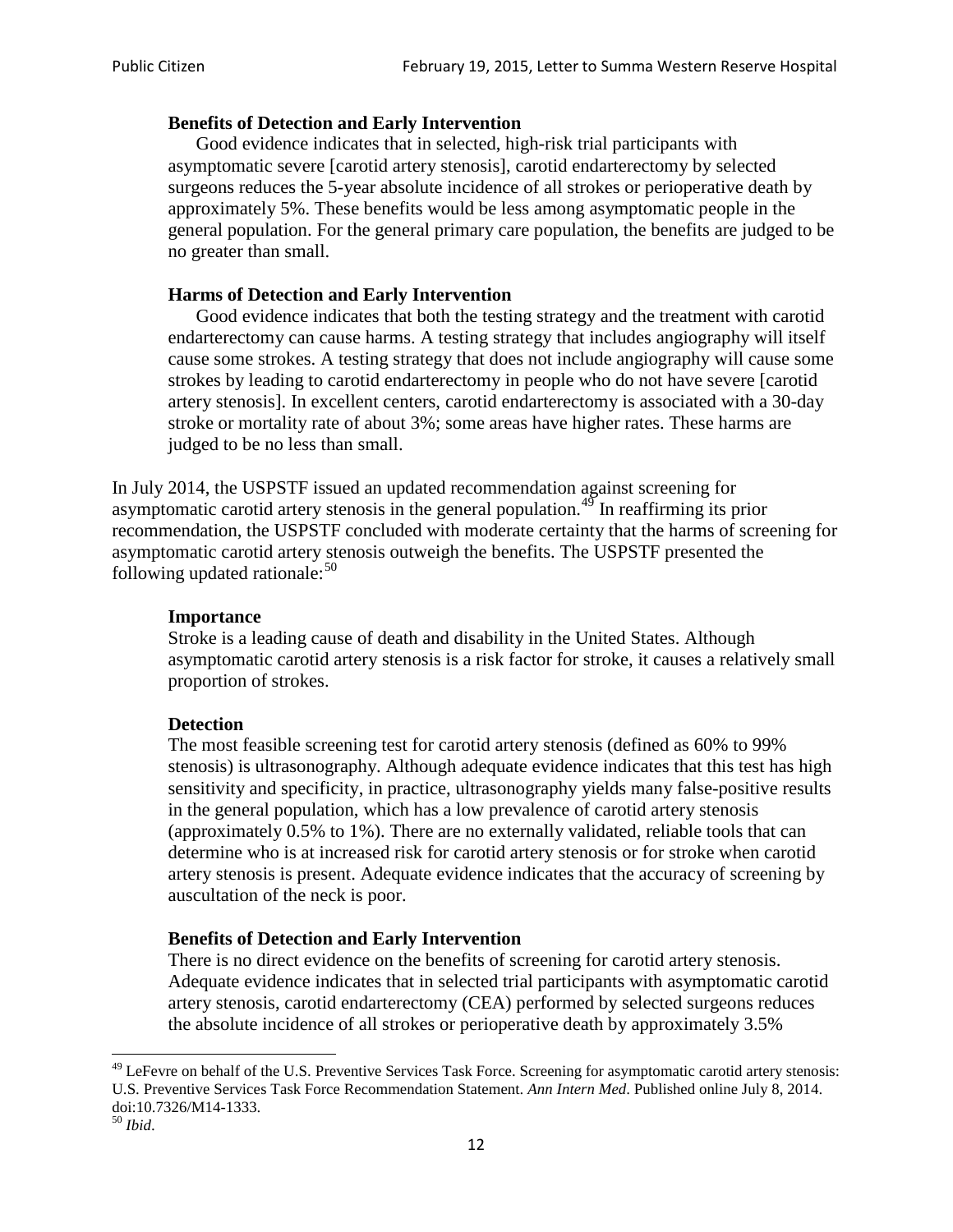compared with (outdated) medical management. However, this difference is probably smaller with current optimal medical management. The magnitude of these benefits would be smaller in asymptomatic persons in the general population. For the general primary care population, the magnitude of benefit is small to none. There is no evidence that identification of asymptomatic carotid artery stenosis leads to any benefit from adding or increasing medication doses (beyond current standard medical therapy for cardiovascular disease prevention).

# **Harms of Detection and Early Intervention**

Adequate evidence indicates that both the testing strategy for carotid artery stenosis and treatment with CEA can cause harms. Although screening with ultrasonography has few direct harms, all screening strategies, including those with or without confirmatory tests (that is, digital subtraction or magnetic resonance angiography), have imperfect sensitivity and specificity and could lead to unnecessary interventions and result in serious harms. In selected centers similar to those in the trials, CEA is associated with a 30-day stroke or mortality rate of approximately 2.4%; reported rates are as high as approximately 5% in low-volume centers and 6% in certain states. Myocardial infarctions are reported in 0.8% to 2.2% of patients after CEA. The 30-day stroke or mortality rate after carotid angioplasty and stenting (CAAS) is approximately 3.1% to 3.8%. The overall magnitude of harms of screening and subsequent treatment of asymptomatic carotid artery stenosis is small to moderate depending on patient population, surgeon, center volume, and geographic location.

In 2007, the American Society of Neuroimaging, with co-sponsorship by the Society of Vascular and Interventional Neurology, issued evidence-based recommendations on the screening of asymptomatic carotid artery disease in the general population and selected subsets of patients.<sup>[51](#page-12-0)</sup> These societies issued a grade E recommendation *against* screening for carotid artery stenosis in the general population or in a selected population based on age, gender or any other variable alone. The criteria for a grade E recommendation were that the prevalence of disease may be high or low but detection and treatment is documented to have no benefit, or prevalence of disease is low. They also issued a grade A recommendation that screening of selective subpopulations of adults age 65 or older with at least three cardiovascular risk factors (hypertension, coronary artery disease, current cigarette smoking or hyperlipidemia) needs to be considered. The criteria of a grade A recommendation were that the prevalence of disease is high and detection and treatment is of documented benefit.

In 2011, the Society for Vascular Surgery issued a position statement recommending ultrasound screening of carotid arteries only for high-risk individuals age 55 or older, taking into account cardiovascular risk factors, such as a history of hypertension, diabetes mellitus, smoking,

<span id="page-12-0"></span><sup>&</sup>lt;sup>51</sup> Qureshi AI, Alexandrov AV, Tegeler CH, et al. Guidelines for screening of extracranial carotid artery disease: a statement for healthcare professionals from the multidisciplinary practice guidelines committee of the American Society of Neuroimaging; cosponsored by the Society of Vascular and Interventional Neurology. *J Neuroimaging*. 2007;17(1):19-47.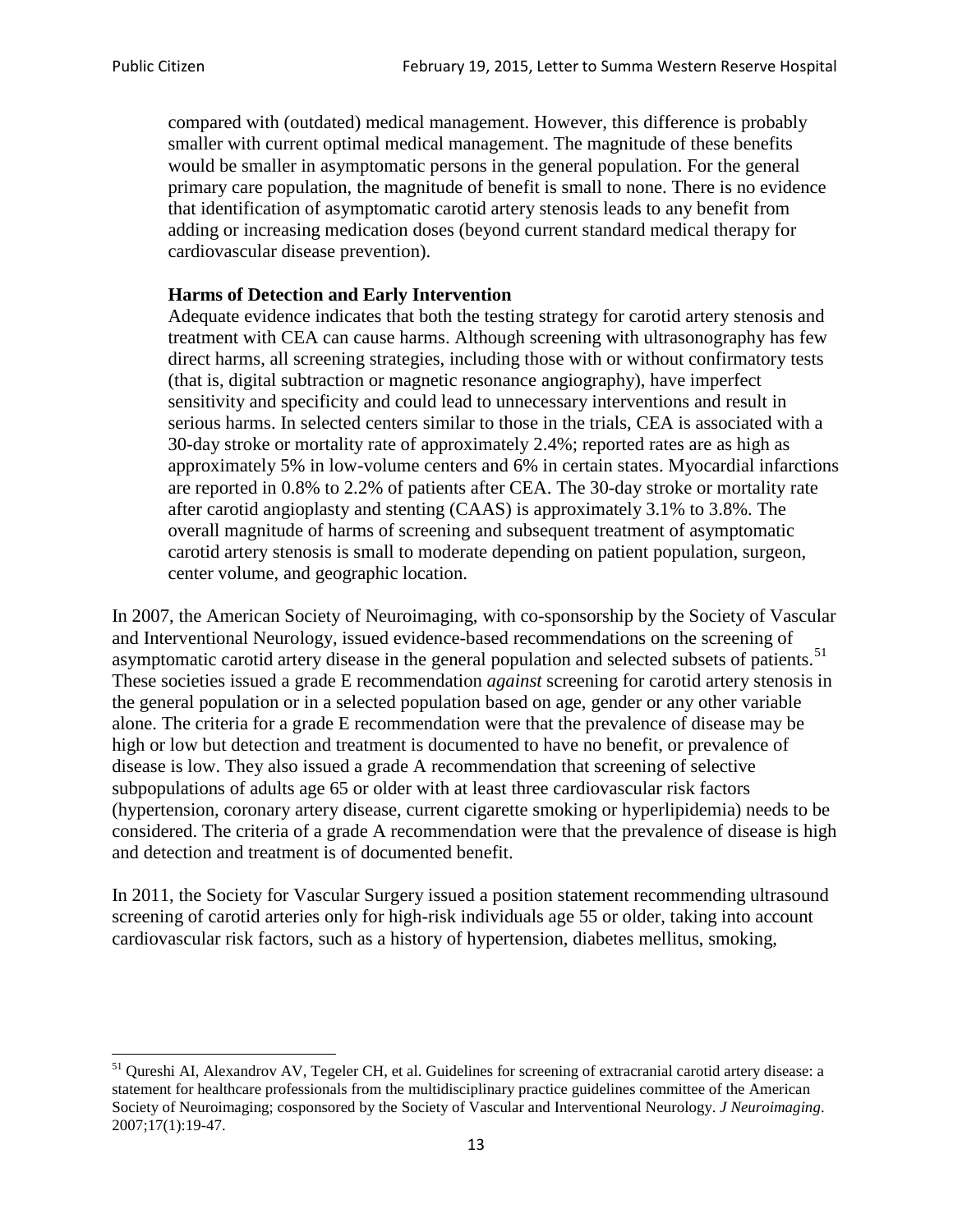hypercholesterolemia, or known cardiovascular disease.<sup>[52](#page-13-0)</sup> The position statement provided little substantive evidence to support this recommendation.

Thus, screening for carotid artery stenosis with ultrasound in the general, asymptomatic population has *not* been shown to significantly improve clinical outcomes, and numerous medical professional organizations strongly recommend against such screening.

### **C. Abdominal Aortic Aneurysm Ultrasound:**

The Life Line Screening online promotional materials state:<sup>[53](#page-13-1)</sup>

An Abdominal Aortic Aneurysm (AAA), a specific kind of aneurysm, is a condition in which the lining of the blood vessel called the aorta is enlarged within the abdomen. Abdominal aortic aneurysms pose a threat because they are usually silent until a medical emergency occurs.

The abdominal aorta is the largest blood vessel in the body and the main artery that originates in the heart. As the lining weakens from age and other risk factors, the vessel wall thins and expands. …

Screening for Aortic Aneurysms

• A painless, non-invasive procedure, an abdominal aortic aneurysm screening requires you to lie on your back while a technician uses ultrasound to take images and measurements of your abdominal aorta. …

Who should have an aortic aneurysm screening?

• Anyone with risk factors

How often should I get an aortic aneurysm screening?

• Annually

By definition, an AAA is present when aortic diameter equals or exceeds 3.0 cm (slightly more than one inch).<sup>[54](#page-13-2)</sup> Most people who have an AAA show no signs or symptoms until it ruptures. The strongest risk factor for *rupture* of an AAA is the aortic diameter.<sup>[55](#page-13-3)</sup> Thus, risk of AAA rupture rises with increasing size of the aneurysm. AAAs with a diameter between 3.0 and 3.9

<span id="page-13-0"></span><sup>&</sup>lt;sup>52</sup> Society for Vascular Surgery. SVS position statement on vascular screenings. January 2011. http://www.vascularweb.org/about/positionstatements/Pages/svs-position-statement-on-vascular-screening.aspx.<br>Accessed January 14, 2015.

<span id="page-13-1"></span>Accessed January 14, 2015.<br>
Sa Life Line Screening. Abdominal aortic aneurysm screening. http://www.lifelinescreening.com/What-We-<br>
Do/What-We-Screen-For/Abdominal-Aortic-Aneurysms. Accessed January 9, 2015.

<span id="page-13-2"></span> $\frac{54}{9}$  Fleming C, Whitlock EP, Beil TL, Lederle FA. Screening for abdominal aortic aneurysm: A best-evidence systematic review for the U.S. Preventive Services Task Force. *Ann Intern Med.* 2005;142(3):203-211.<br><sup>55</sup> Lederle FA, Johnson GR, Wilson SE, et al. Rupture rate of large abdominal aortic aneurysms in patients refusing

<span id="page-13-3"></span>or unfit for elective repair. *JAMA*. 2002;287(22):2968-2972.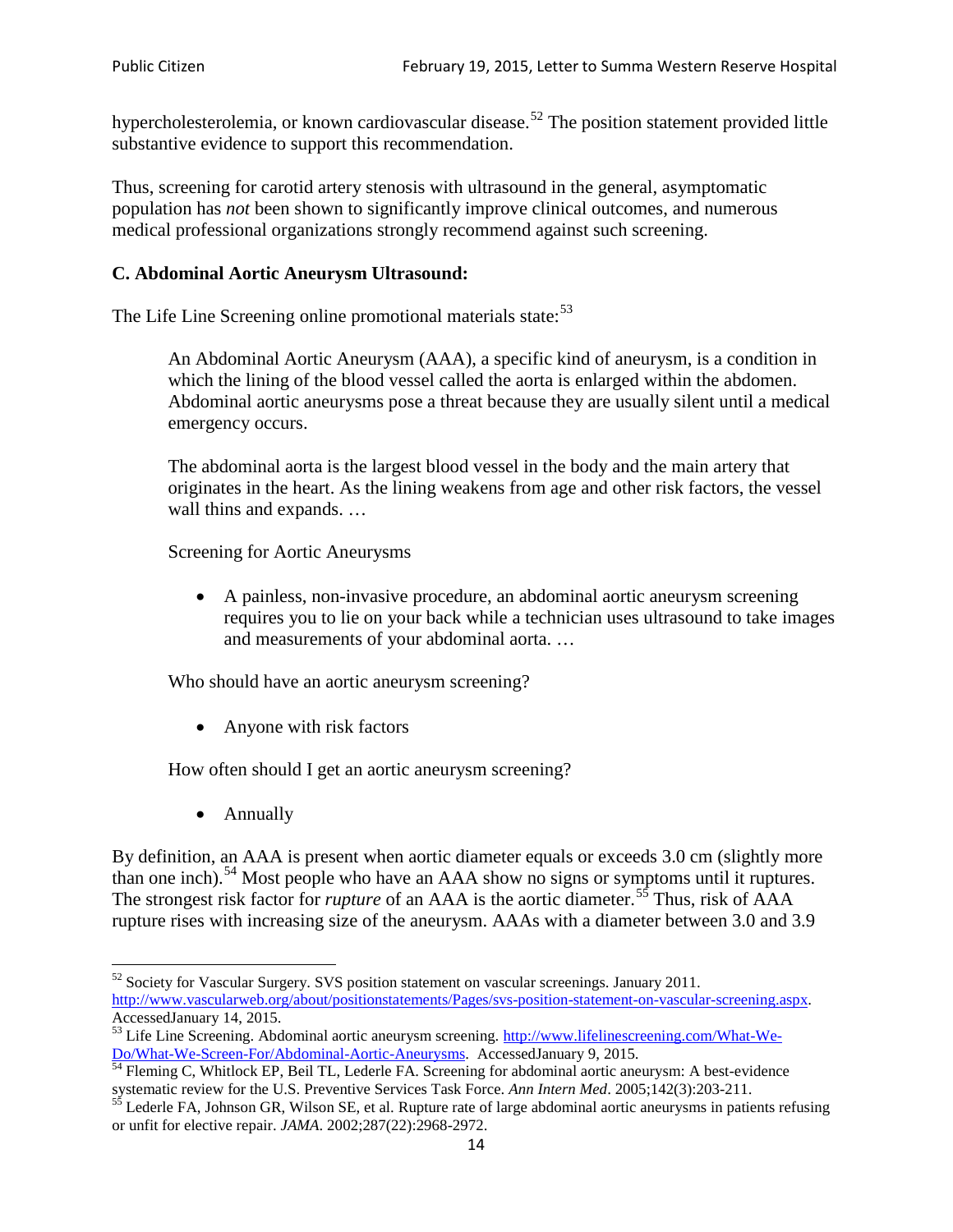cm have an essentially 0 percent annual rupture risk; those with between 4.0 and 4.9 cm have a 1 percent risk; and those between 5.0 and 5.9 cm have a 11 percent annual rupture risk.<sup>[56](#page-14-0)</sup>

In a study of an unselected general population in the U.K., the prevalence of AAA was six times greater in men than women for all age groups.<sup>[57](#page-14-1)</sup> For men not screened for  $AAA$ , almost all deaths from ruptured AAAs occurred after age 65, with more than half occurring before age 80.<sup>[58](#page-14-2)</sup> For women not screened for AAA, the majority of AAA-related deaths occurred after age 80.<sup>[59](#page-14-3)</sup>

Several major medical professional organizations affirmatively recommend one-time ultrasound screening for AAAs *only in certain high-risk individuals* given the epidemiology of AAAs described above, and we are not aware of any major medical professional organization that endorses indiscriminate ultrasound screening for AAAs in low-risk, asymptomatic individuals.

In 2005, the USPSTF issued the following evidence-based recommendations for AAA screening:  $60$ 

(1) A grade B recommendation for one-time screening for AAA by ultrasonography in men age 65 to 75 who have ever smoked. In making this a grade [B recommendation,](http://www.uspreventiveservicestaskforce.org/uspstf/gradespre.htm#brec) the USPSTF offered the following rationale:

> The USPSTF found good evidence that screening for AAA and surgical repair of large AAAs ( $\geq$ 5.5 cm) in men age 65 to 75 years who have ever smoked (current and former smokers) leads to decreased AAA-specific mortality. There is good evidence that abdominal ultrasonography, performed in a setting with adequate quality assurance (that is, in an accredited facility with credentialed technologists), is an accurate screening test for AAA. There is also good evidence of important harms of screening and early treatment, including an increased number of surgeries with associated clinically significant morbidity and mortality, and short-term psychological harms. On the basis of the moderate magnitude of net benefit, the USPSTF concluded that the benefits of screening for AAA in men age 65 to 75 years who have ever smoked outweigh the harms.

(2) No recommendation for or against screening for AAA in men age 65 to 75 who have *never* smoked. In making this grade C recommendation, the USPSTF offered the following rationale:

> The USPSTF found good evidence that screening for AAA in men age 65 to 75 years who have never smoked leads to decreased AAA-specific mortality. There is, however, a lower prevalence of large AAAs in men who have never smoked

<span id="page-14-0"></span><sup>&</sup>lt;sup>56</sup> LeFevre ML on behalf of the U.S. Preventive Services Task Force. Screening for abdominal aortic aneurysm: U.S. Preventive Services Task Force recommendation statement. *Ann Intern Med*. Online June 24, 2014. doi:

<span id="page-14-1"></span><sup>10.7326/</sup>M14-1204.<br> $57$  Scott RA, Bridgewater SG, Ashton HA. Randomized clinical trial of screening for abdominal aortic aneurysm in women. *Br J Surg.* 2002;89(3):283-285.

<span id="page-14-4"></span><span id="page-14-3"></span>

<span id="page-14-2"></span><sup>&</sup>lt;sup>58</sup> *Ibid.*<br><sup>59</sup> *Ibid.* 2002;<br><sup>60</sup> U.S. Preventive Services Task Force. Screening for abdominal aortic aneurysm: Recommendation statement. *Ann Intern Med*. 2005;142(3):198-202.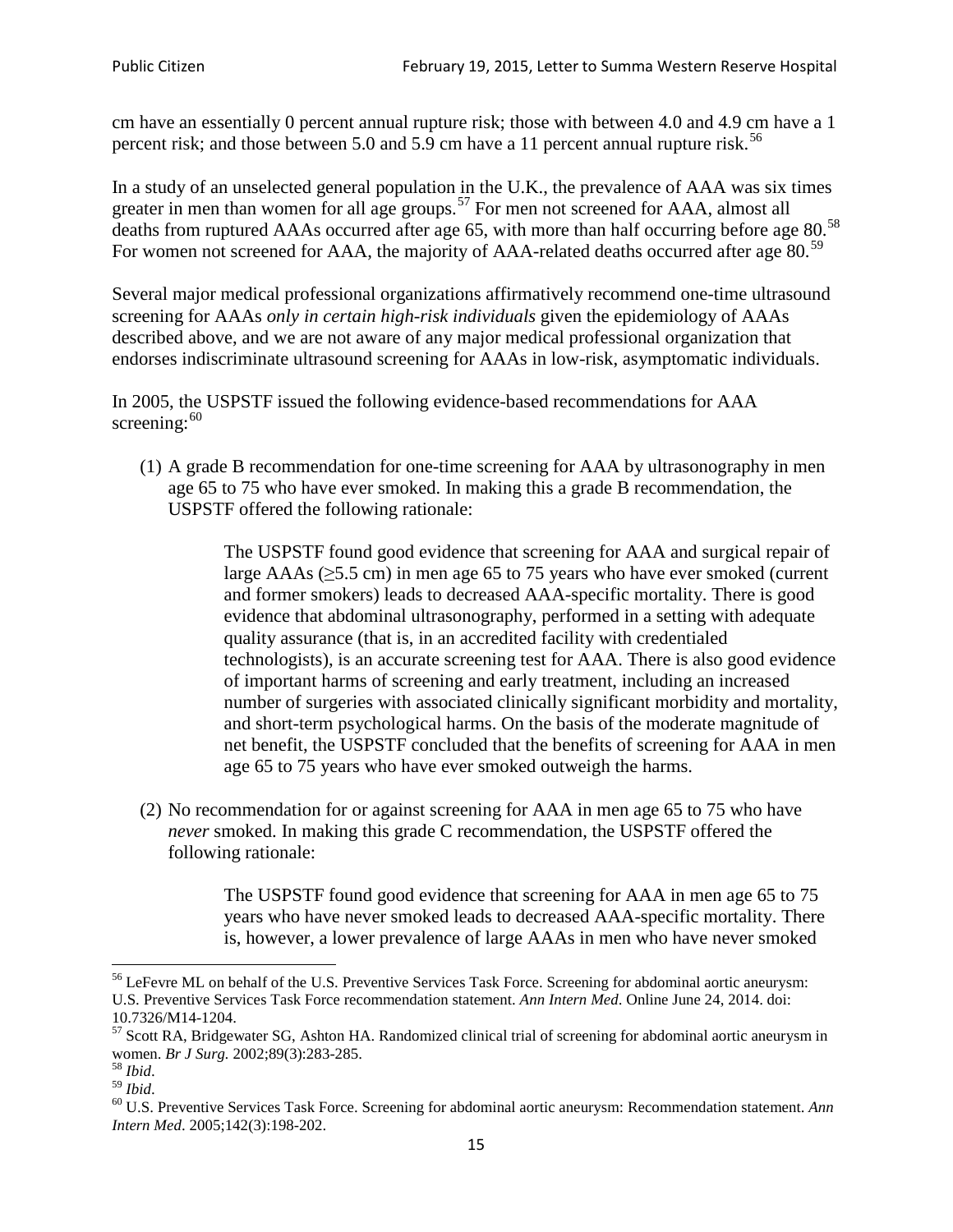compared with men who have ever smoked; thus, the potential benefit from screening men who have never smoked is small. There is good evidence that screening and early treatment lead to important harms, including an increased number of surgeries with associated clinically significant morbidity and mortality, and short-term psychological harms. The USPSTF concluded that the balance between the benefits and harms of screening for AAA is too close to make a general recommendation in this population.

(3) A grade D recommendation *against* routine screening for AAA in women. In making this a grade D recommendation, the USPSTF offered the following rationale:

> Because of the low prevalence of large AAAs in women, the number of AAArelated deaths that can be prevented by screening this population is small. There is good evidence that screening and early treatment result in important harms, including an increased number of surgeries with associated morbidity and mortality, and psychological harms. The USPSTF concluded that the harms of screening women for AAA therefore outweigh the benefits.

In June 2014, the USPSTF issued a revised recommendation statement, based on an updated review of the available evidence published between January 2004 and January 2013.<sup>[61](#page-15-0)</sup> The updated recommendations differ slightly from the 2005 recommendations and include the following: $62$ 

(1) A grade B recommendation for one-time screening for AAA with ultrasonography in men ages 65 to 75 who have ever smoked (no change from 2005). The USPSTF provided the following updated rationale for this unchanged recommendation:

> Four large, population-based, randomized, controlled trials (RCTs) show that invitation to 1-time screening for AAA is associated with reduced AAA-specific mortality in men. This benefit begins 3 years after testing and persists up to 15 years. In addition, risk reduction for AAA rupture and emergency surgery persists up to 10 to 13 years.

> In the 2 highest-quality trials, the relative reduction in AAA-specific mortality after 13 years was 42% to 66%. In the largest trial, where prevalence of AAA was approximately 5% in the screened group, screening was associated with an absolute risk reduction in death of 1.4 per 1000 men.

Abdominal aortic aneurysms are most prevalent in men who have ever smoked, occurring in approximately 6% to 7% of this population. This prevalence increases the importance of screening in these men because it maximizes the absolute benefit that could be achieved (that is, it improves the likelihood that

<span id="page-15-0"></span><sup>61</sup> Guirguis-Blake JM, Beil TL, Senger CA Whitlock EP. Ultrasonography screening for abdominal aortic aneurysms: A systematic review for the U.S. Preventive Services Task Force. *Ann Intern Med*. 2014;160(5):321- 329.

<span id="page-15-1"></span> $62$  LeFevre ML on behalf of the U.S. Preventive Services Task Force. Screening for abdominal aortic aneurysm: U.S. Preventive Services Task Force recommendation statement. *Ann Intern Med*. 2014;161(4):281-290..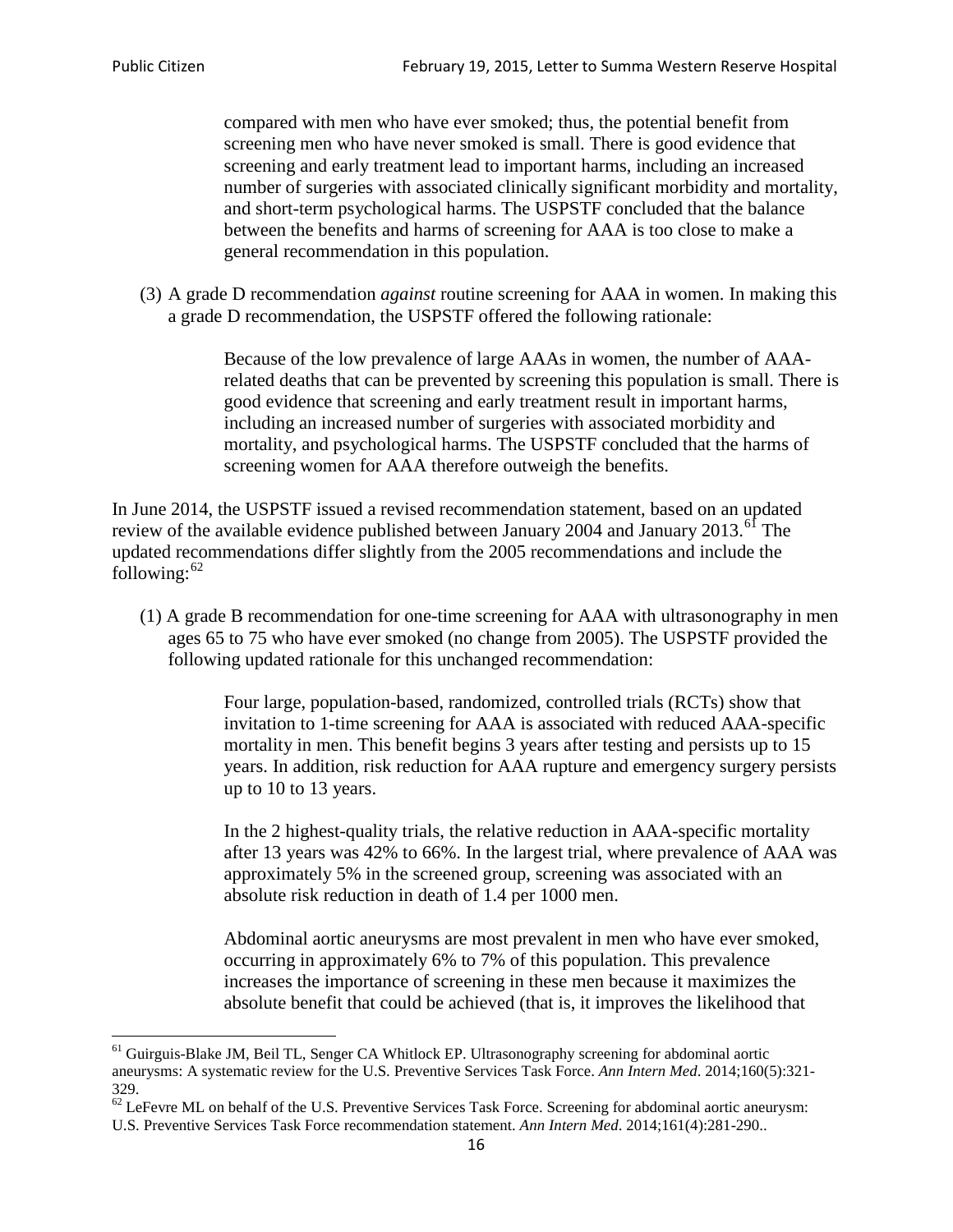men in this group will benefit from screening). Convincing evidence shows that 1-time screening with ultrasonography results in a moderate benefit in men aged 65 to 75 years who have ever smoked.

The USPSTF concluded with high certainty that screening for AAA with ultrasonography in men ages 65 to 75 who have ever smoked has a moderate net benefit.

(2) A grade C recommendation that clinicians *selectively* offer screening for AAA in men ages 65 to 75 who have never smoked rather than routinely screening all men in this group. Evidence indicates that the net benefit of screening all men ages 65 to 75 years who have never smoked is small. In determining whether this service is appropriate in individual cases, patients and clinicians should consider the balance of benefits and harms on the basis of evidence relevant to the patient's medical history, family history, other risk factors, and personal values. The USPSTF offered the following rationale for this new recommendation:

> Screening men overall reduces AAA-specific death, rupture, and emergency surgery. However, the lower prevalence of AAA in men who have never smoked (approximately 2%) substantially reduces the absolute benefit (that is, it greatly lowers the probability that men in this group will benefit from screening). Adequate evidence shows that 1-time screening for AAA with ultrasonography results in a small benefit in men aged 65 to 75 years who have never smoked.

The USPSTF also suggested the following clinical considerations with respect to this new recommendation:

Despite the demonstrated benefits of screening for AAA in men overall, the lower prevalence of AAA in male never-smokers versus male ever-smokers suggests that clinicians should consider a patient's risk factors and the potential for harm before screening for AAA rather than routinely offering screening to all male never-smokers. Important risk factors for AAA include older age and a firstdegree relative with an AAA; other risk factors include a history of other vascular aneurysms, coronary artery disease, cerebrovascular disease, atherosclerosis, hypercholesterolemia, obesity, and hypertension. Factors associated with a reduced risk for AAA include African American race, Hispanic ethnicity, and diabetes.

(3) An I statement concluding that the current evidence is insufficient to assess the balance of benefits and harms of screening for AAA in women ages 65 to 75 who have ever smoked. (An I statement means the USPSTF concludes that the current evidence is insufficient to assess the balance of benefits and harms of the service. Evidence may be lacking, of poor quality, or conflicting, and the balance of benefits and harms cannot be determined.) The USPSTF offered the following rationale for this draft statement:

> *Potential Preventable Burden.* A screening study in Sweden found that the prevalence of AAA in women aged 70 years was low (0.8%) for ever-smokers but increased to 2.0% for current smokers. A meta-analysis of individual-patient data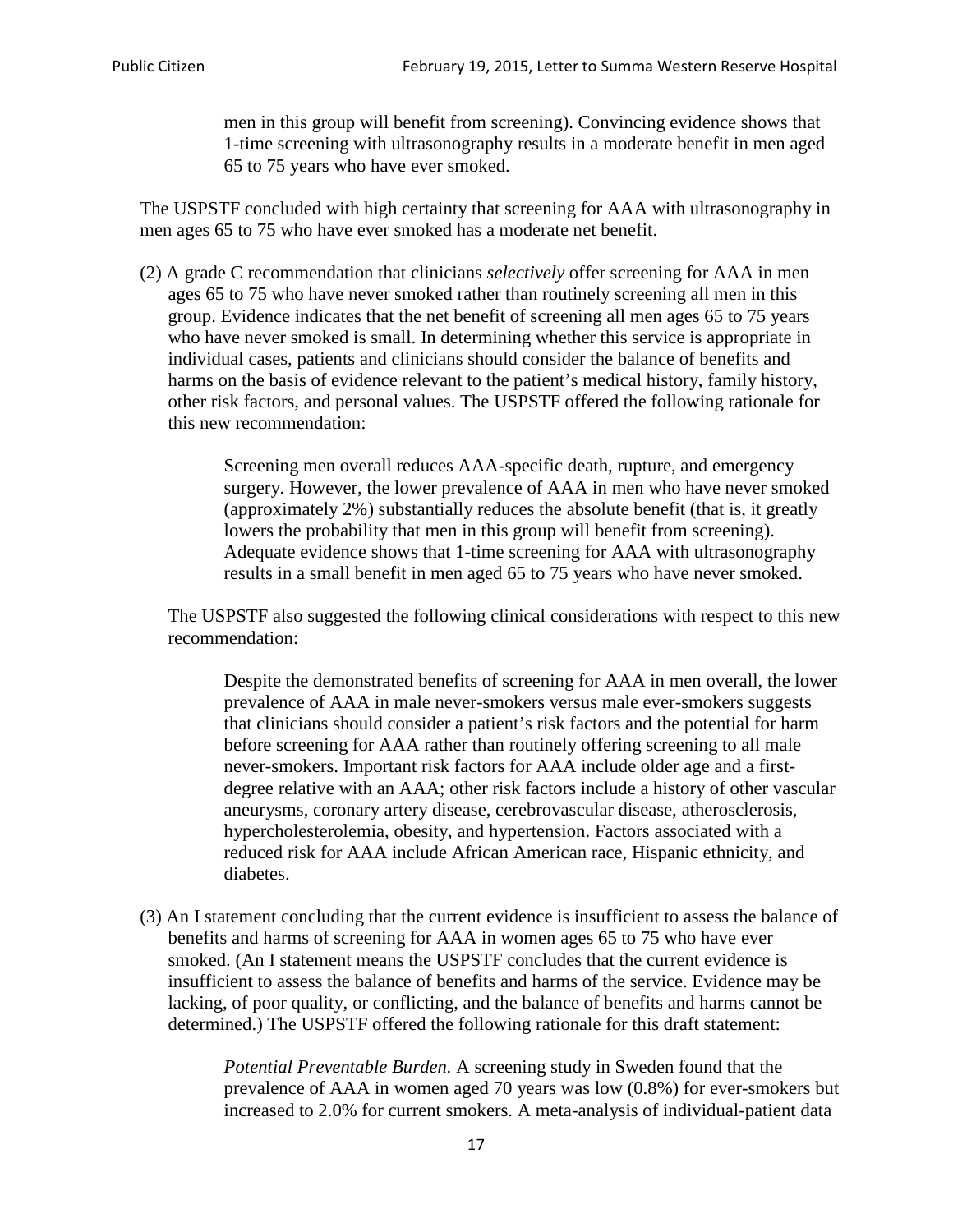found that women have a higher risk than men for AAA rupture at the same diameter (hazard ratio [HR], 3.76 [95% CI, 2.58 to 5.47]). However, AAAassociated deaths occur at an older age in women (at a time of increased competing causes of death and a declining benefit–risk ratio for operative interventions), with 70% of deaths occurring after age 80 years in women compared with fewer than 50% in men. In the only screening RCT that included women, most screen-detected AAAs in women were small (3.0 to 3.9 cm) and AAA-specific mortality was low in screened and unscreened women (<0.2%) after 10 years.

*Potential Harms.* Four RCTs (primarily done in men) showed that screening for AAA doubled the rate of AAA-associated surgeries, largely driven by an increase in elective surgeries. Most screen-detected AAAs were below the 5.5-cm threshold for immediate repair. This finding generally results in long-term or lifelong surveillance and is probably associated with some amount of overtreatment, although the magnitude of this burden is difficult to quantify.

Most screening trials reported an associated decrease in emergency AAA repairs and a reduced 30-day mortality rate associated with emergency surgery in populations invited to screen, although mortality associated with elective surgery was not reduced. Operative mortality associated with AAAs is higher in women than in men (7% vs. 5% for open repair and 2% vs. 1% for endovascular repair, respectively).

*Costs.* In addition to the cost of ultrasonography screening (approximately \$100), the estimated potential associated cost of elective surgery to repair a screendetected AAA ranges from \$37 000 to \$43 000. Potential opportunity costs also may arise, because screening may take the place of other preventive activities that may be more beneficial to the patient.

*Current Practice.* Screening for AAA is provided as part of the "welcome-to-Medicare visit" for women who have a family history of AAA. However, the evidence is insufficient to accurately characterize current practice patterns related to screening for AAA in women.

A retrospective analysis from 2000 to 2010 used the National Inpatient Sample, a database that has a stratified 20% random sample of all nonfederal inpatient hospital admissions in the United States. This analysis found that women are more likely than men to have open surgery versus endovascular aneurysm repair (EVAR) for unruptured AAA (24% vs. 17%, respectively), potentially because of issues with access to the iliac artery (that is, smaller artery size) that may preclude endovascular management.

A retrospective review of 4026 AAA repairs in the Vascular Study Group of New England database (a voluntary registry from 30 academic and community hospitals in the 6 New England states) reported that women were more likely than men to have open surgery versus EVAR and to be older and have smaller aortic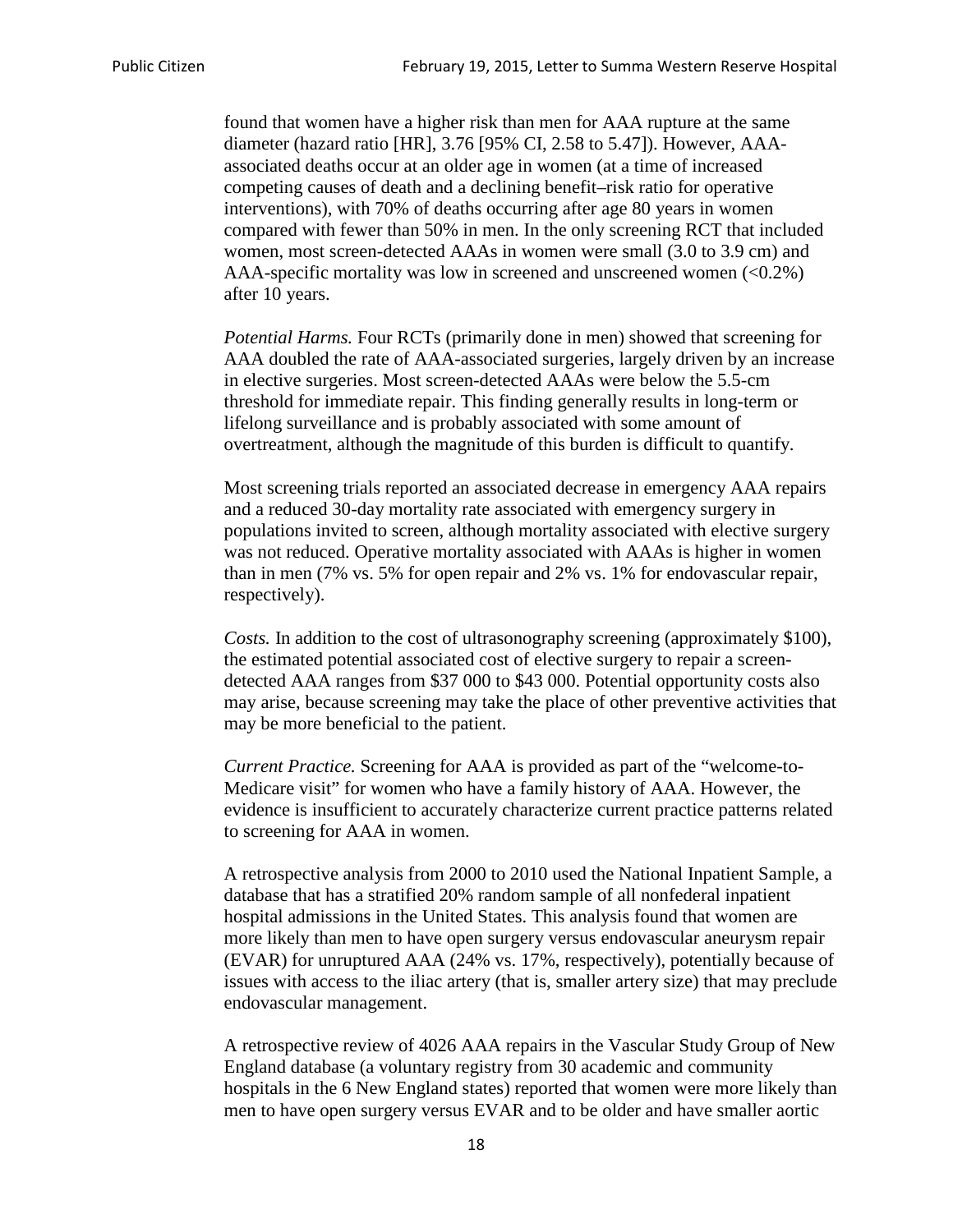diameters at the time of repair. Postoperative complications were higher in women than in men after elective EVAR or open repair, including emergency reoperations, dysrhythmias, leg ischemia or emboli, bowel ischemia, or need for discharge to another medical facility rather than home.

(4) A grade D recommendation *against* routine screening for AAA in women who have never smoked. The USPSTF offered the following rationale for this draft updated recommendation:

> The prevalence of AAA in women who have never smoked is low (0.03% to 0.60% in women aged 50 to 79 years). The evidence also shows no apparent benefit of screening for AAA in women. The USPSTF therefore concludes that adequate evidence shows that the absolute benefit of 1-time screening for AAA with ultrasonography in women who have never smoked can effectively be bounded at none or almost none.

In discussing the harms of detection and early treatment of AAAs, the USPSTF noted the following: $63$ 

In the available trials, groups invited to screening were approximately twice as likely as control groups to have any AAA surgery within 3 to 5 years, predominantly driven by an increase in elective surgeries. More than 90% of AAAs identified by screening were below the 5.5-cm threshold for immediate repair. Detecting smaller AAAs generally leads to long-term (potentially lifelong) surveillance.

A person's risk for death related to elective surgery for AAA is lower than that for death related to emergency surgery for rupture. However, the increase in the overall rates of detection and surgery in the screening groups still potentially represents a harm. A proportion of AAAs will never rupture because they do not advance or because a person dies of a competing cause.

The exact extent of overdiagnosis and overtreatment is difficult to estimate. One study from Massachusetts General Hospital reviewed 24 000 consecutive autopsies between 1952 and 1975 and found that 75% of the 473 patients who died with an undetected or unoperated AAA had a cause of death not related to the AAA (41% were >5.1 cm in diameter). Given that even elective treatment is associated with some risk for perioperative mortality, overtreatment is an important issue to consider when deciding whether to screen for this condition....

Convincing evidence shows that the harms associated with 1-time screening for AAA with ultrasonography are at least small in all populations and potentially higher in women because of their higher risk for operative mortality.

In 2011, the Society for Vascular Surgery issued a position statement on vascular screening recommending a one-time ultrasound screening for AAA for all men age 65 or older and

<span id="page-18-0"></span><sup>63</sup> *Ibid*.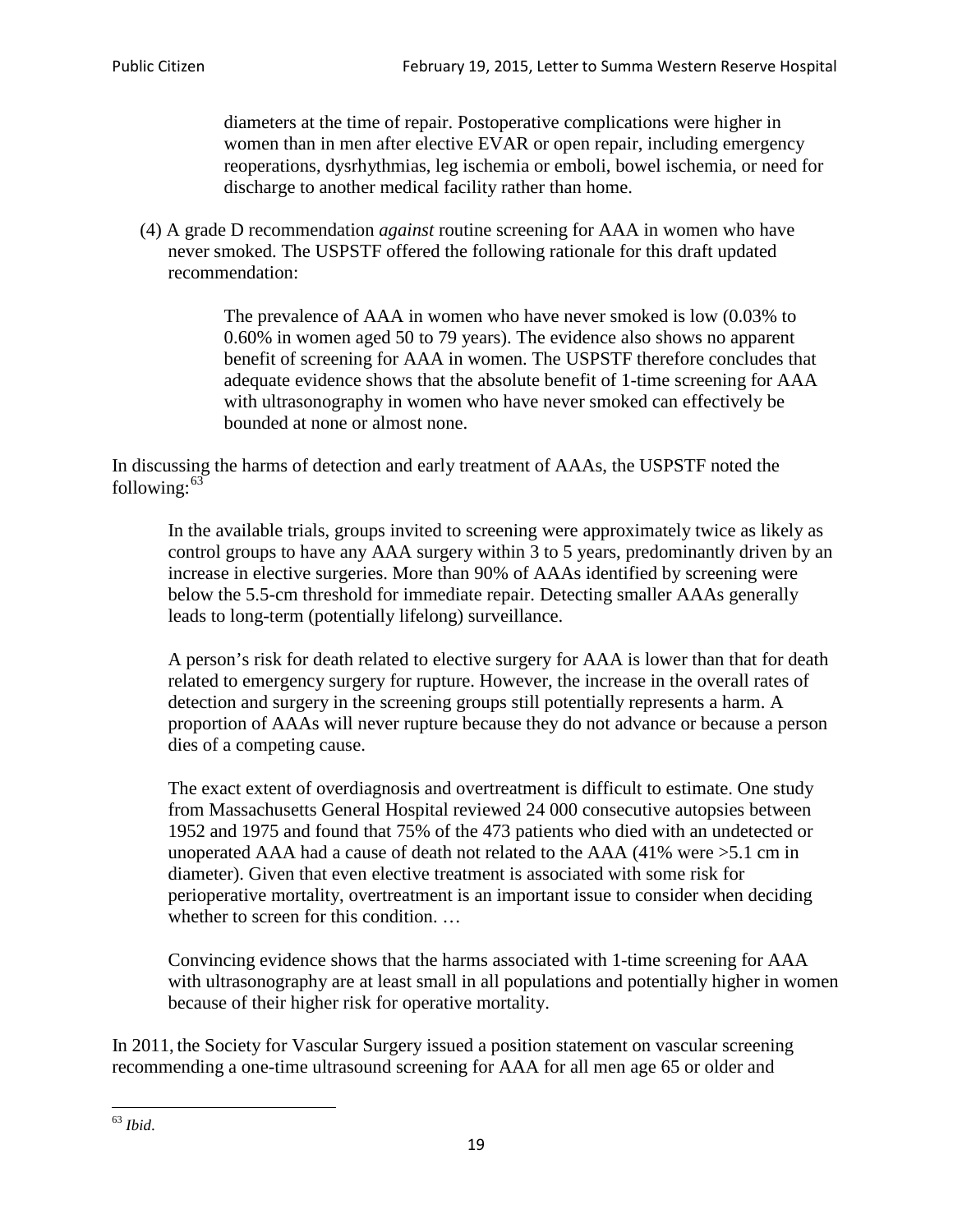screening men as early as age 55 who have a family history of AAA.<sup>[64](#page-19-0)</sup> The society also recommended one-time ultrasound screening for AAA for all women age 65 or older who have a family history of AAA or have smoked.

In 2012, the ACCF, American College of Radiology, American Institute of Ultrasound in Medicine, American Society of Echocardiography, American Society of Nephrology, Intersocietal Commission for the Accreditation of Vascular Laboratories, Society for Cardiovascular Angiography and Interventions, Society of Cardiovascular Computed Tomography, Society for Interventional Radiology, Society for Vascular Medicine, and Society for Vascular Surgery jointly issued evidence-based appropriate use criteria for noninvasive vascular testing (ultrasound and physiological testing) for a variety of possible indications.<sup>[65](#page-19-1)</sup> For each indication, these organizations classified the use of noninvasive vascular testing into one of the following three categories:

- **Appropriate:** The test is one in which the expected incremental information, combined with clinical judgment, exceeds the expected negative consequences — including the risks of the procedure itself and the downstream impact of poor test performance such as delay in diagnosis (false-negatives) or inappropriate diagnosis (false-positives) — by a sufficiently wide margin for the specific indication that the procedure is generally considered acceptable care and a reasonable approach for the indication.
- **Uncertain:** The test *may* be generally acceptable and *may* be a reasonable approach for the specific indication; uncertainty also implies that more research and/or patient information is needed to classify the indication definitively.
- **Inappropriate:** The test *is not* generally acceptable and *is not* a reasonable approach for the specific indication.

These organizations classify screening for AAA as *inappropriate* for anyone under age 65 with no history of smoking, except as noted below. They also classify such screening as *uncertain* for anyone 65 or older with no history of smoking.

These organizations did classify screening for AAA as *appropriate* for the following subgroups:

- Adults older than age 60 with a first-degree relative with an AAA.
- Adults age 65 or older who are current or former smokers.

In summary, the USPSTF and many other major medical professional organizations recommended against routine screening for AAA, or designate such screening as inappropriate for those individuals who are not at high risk for developing AAA. Screening for AAA in the

<span id="page-19-0"></span><sup>64</sup> Society for Vascular Surgery. SVS Position Statement on Vascular Screenings. January 2011. [http://www.vascularweb.org/about/positionstatements/Pages/svs-position-statement-on-vascular-screening.aspx.](http://www.vascularweb.org/about/positionstatements/Pages/svs-position-statement-on-vascular-screening.aspx) 

<span id="page-19-1"></span>Accessed August 21, 2014.<br><sup>65</sup> Mohler ER, Gornik HL, Gerhard-Herman M, et al. ACCF/ACR/AIUM/ASE/ASN/ICAVL/SCAI/SCCT/SIR/ SVM/SVS 2012 appropriate use criteria for peripheral vascular ultrasound and physiological testing part I: Arterial ultrasound and physiological testing*. J Am Coll Cardiol*. 2012;60(3):242-276.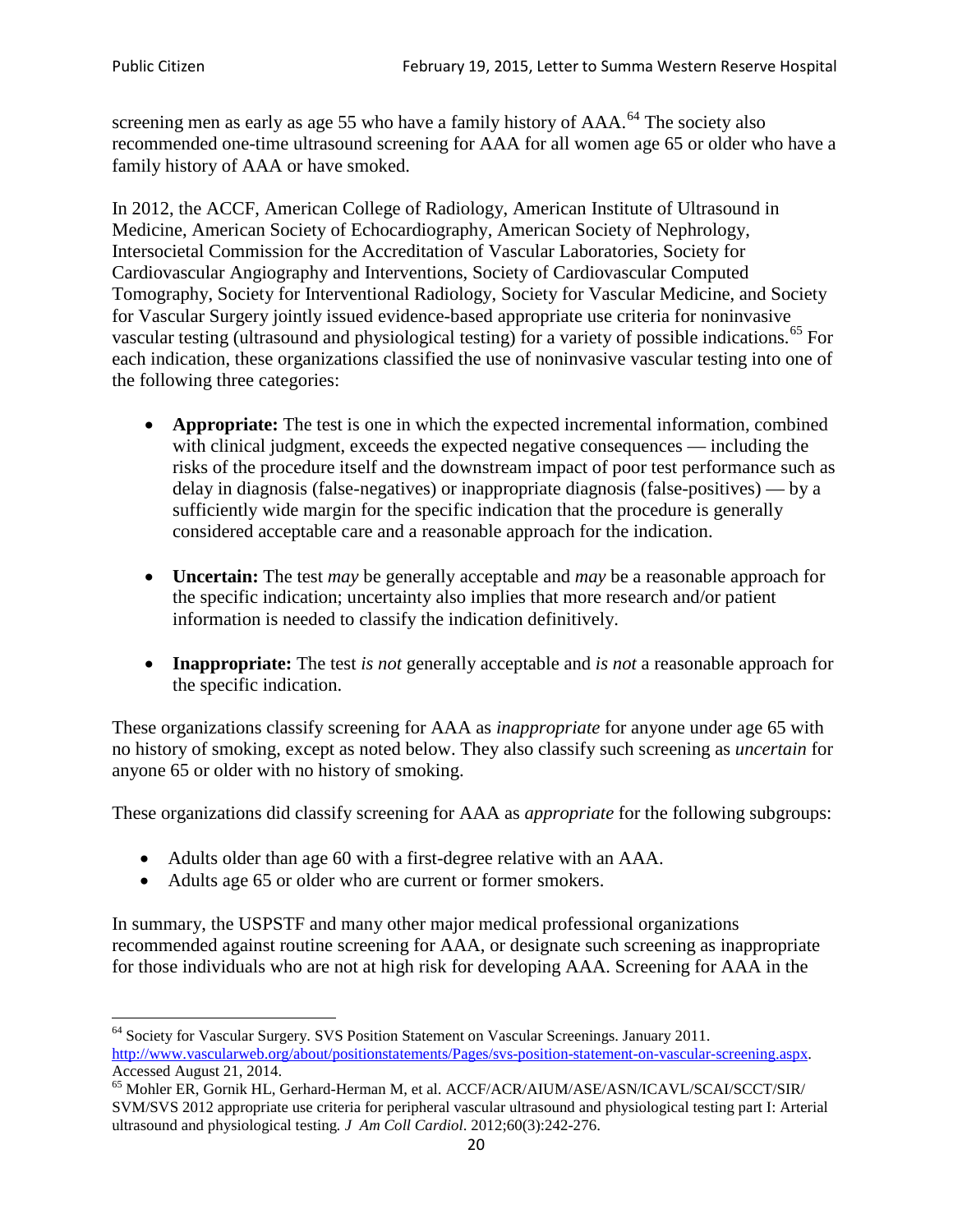general, asymptomatic population has *not* been shown to significantly improve clinical outcome and is likely to do more harm than good.

### **D. Peripheral Arterial Disease Test:**

The Life Line Screening online promotional materials state:<sup>[66](#page-20-0)</sup>

Peripheral Arterial Disease (PAD), more commonly known as hardening of the arteries, affects about eight million Americans. It is a condition in which the large and mediumsized arteries supplying blood to the legs become narrow or clogged, constricting the flow of blood. PAD is caused by atherosclerosis, a gradual process in which cholesterol and scar tissue build up, forming a substance called plaque that clogs the artery. PAD not only causes pain and disability, it also is associated with a much higher risk of heart disease. …

Peripheral Arterial Disease Screening

o A quick, easy and non-invasive procedure, PAD screening is done by using the ankle-brachial index (ABI). After removing your socks and shoes, you will have pressure cuffs placed around your upper arms and ankles. A small ultrasound device will then measure the systolic blood pressure in your limbs. …

Who should have a peripheral arterial disease screening?

• Anyone with risk factors

How often should I get a peripheral arterial disease screening?

• Annually

In 2012, the ACCF, American College of Radiology, American Institute of Ultrasound in Medicine, American Society of Echocardiography, American Society of Nephrology, Intersocietal Commission for the Accreditation of Vascular Laboratories, Society for Cardiovascular Angiography and Interventions, Society of Cardiovascular Computed Tomography, Society for Interventional Radiology, Society for Vascular Medicine, and Society for Vascular Surgery jointly issued evidence-based appropriate use criteria for noninvasive vascular testing (ultrasound and physiological testing) for a variety of possible indications. These appropriate use criteria identify the following as the only appropriate indications for lower extremity artery testing with ABI: patients with diminished pulses, femoral bruit, age greater than 50 with diabetes or smoking, or age greater than 70, which is consistent with ACC/AHA PAD guidelines. The evaluation with ABI for those younger than 50 and those with diabetes was classified as uncertain.<sup>[67](#page-20-1)</sup>

<span id="page-20-0"></span><sup>&</sup>lt;sup>66</sup> Life Line Screening. Peripheral arterial disease screening. [http://www.lifelinescreening.com/What-We-Do/What-](http://www.lifelinescreening.com/What-We-Do/What-We-Screen-For/Peripheral-Arterial-Disease)[We-Screen-For/Peripheral-Arterial-Disease.](http://www.lifelinescreening.com/What-We-Do/What-We-Screen-For/Peripheral-Arterial-Disease) Accessed January 9, 2015.<br><sup>67</sup> Mohler ER, Gornik HL, Gerhard-Herman M, et al. ACCF/ACR/AIUM/ASE/ASN/ICAVL/SCAI/SCCT/SIR/

<span id="page-20-1"></span>SVM/SVS 2012 appropriate use criteria for peripheral vascular ultrasound and physiological testing part I: Arterial ultrasound and physiological testing. *J Am Coll Cardiol*. 2012;60(3):242-276.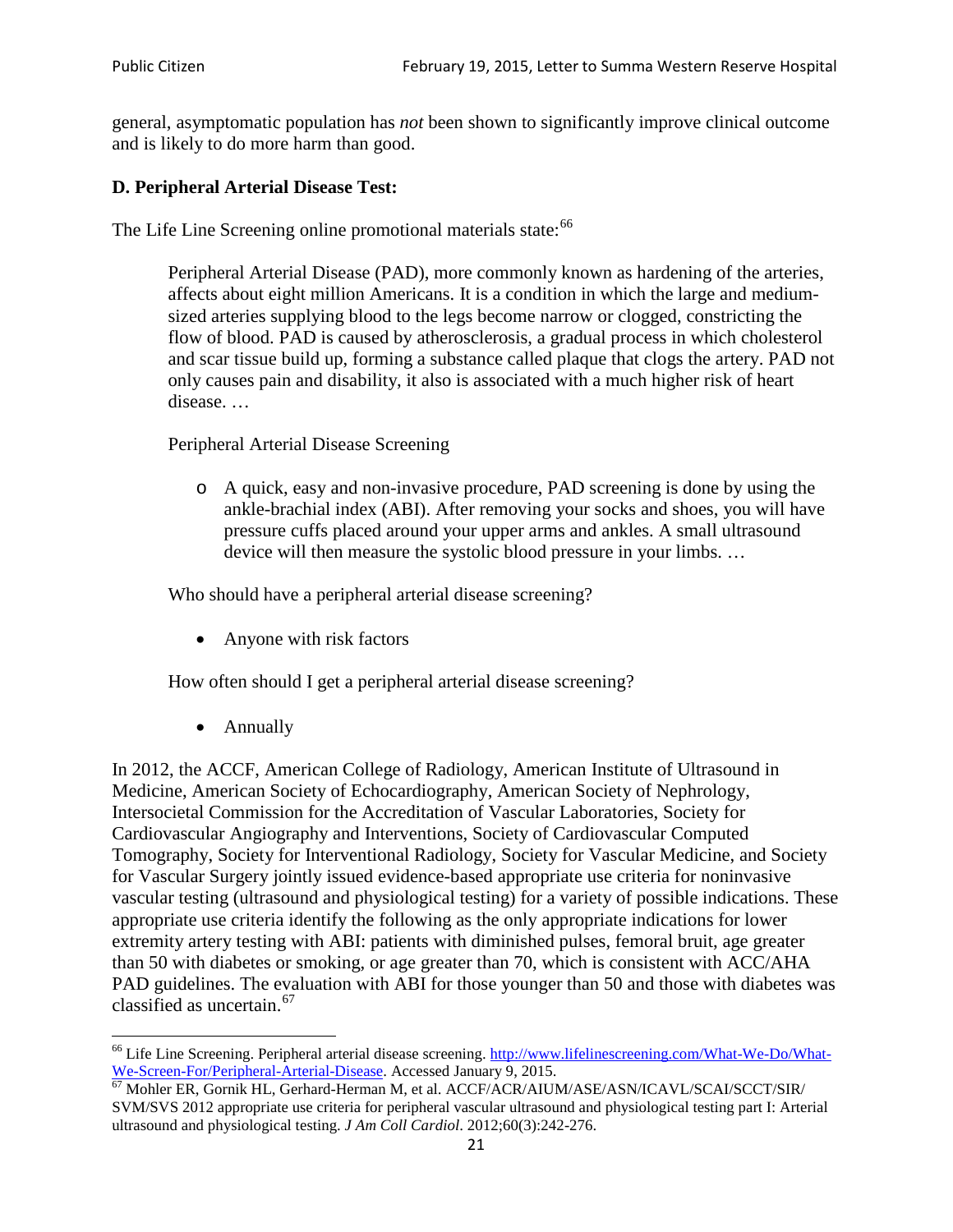In 2013, the USPSTF, based on a systematic review of the scientific literature,<sup>[68](#page-21-0)</sup> issued a grade I statement on ABI testing, concluding that the current evidence is *insufficient* to assess the balance of benefits and harms of screening for peripheral artery disease and cardiovascular disease risk assessment with ABI in adults.<sup>[69](#page-21-1)</sup> In making this statement, the USPSTF noted the following regarding its assessment of the possible benefits and harms of ABI screening:

#### **Benefits of Detection and Early Treatment**

The USPSTF found no evidence that screening for and treatment of PAD in asymptomatic patients leads to clinically important benefits. It also reviewed the potential benefits of adding the ABI to the Framingham Risk Score (FRS) and found evidence that this results in some patient risk reclassification; however, how often the reclassification is appropriate or whether it results in improved clinical outcomes is not known.

Determining the overall benefit of ABI testing requires not only evidence on appropriate risk reclassification but also evidence that this reclassification leads to treatments shown to improve clinical outcomes. One randomized trial found that aspirin did not reduce [cardiovascular disease] events in patients with a low ABI. No studies assessed the effect of lipid-lowering therapy or other cardiovascular risk reduction interventions in patients with asymptomatic PAD and no known diagnosis of [cardiovascular disease] or diabetes. The USPSTF found inadequate evidence that early treatment of screen-detected PAD leads to improvement in clinical outcomes.

#### **Harms of Detection and Early Treatment**

The USPSTF found no studies addressing the magnitude of harms of screening for PAD with the ABI; however, the direct harms to the patient of screening itself, beyond the time needed for the test, are probably minimal. Other harms resulting from testing may include false-positive results, exposure to gadolinium or contrast dye if magnetic resonance angiography (MRA) or computed tomography angiography (CTA) is used to confirm diagnosis, anxiety, labeling, and opportunity costs.

The USPSTF found inadequate evidence on the harms of early treatment of screendetected PAD. One study showed that low-dose aspirin treatment in asymptomatic patients with a low ABI may increase bleeding. Additional harms associated with treatment include use of unnecessary medications (or higher doses) and their resulting adverse effects and discontinuation of medications known to be effective in patients with established coronary artery disease (CAD) if the patient is reclassified to a lower risk category on the basis of a normal ABI.

We are not aware of any major medical professional organization that endorses such screening for peripheral vascular disease with ABI in the general asymptomatic population.

Moreover, treatment benefits for asymptomatic individuals with screen-detected PAD are not well established, and there appear to be no studies that directly assess the impact of screening

<span id="page-21-0"></span><sup>&</sup>lt;sup>68</sup> Lin JS, Olson CM, Johnson ES, Whitlock EP. The ankle-brachial index for peripheral artery disease screening and cardiovascular disease prediction among asymptomatic adults: A systematic evidence review for the U.S. Preventive Services Task Force. *Ann Intern Med.* 2013;159(5):333-341.<br><sup>69</sup> Moyer VA, U.S. Preventive Services Task Force. Screening for peripheral artery disease and cardiovascular

<span id="page-21-1"></span>disease risk assessment with the ankle–brachial index in adults: U.S. Preventive Service Task Force recommendation statement. *Ann Intern Med.* 2013;159(5):342-348.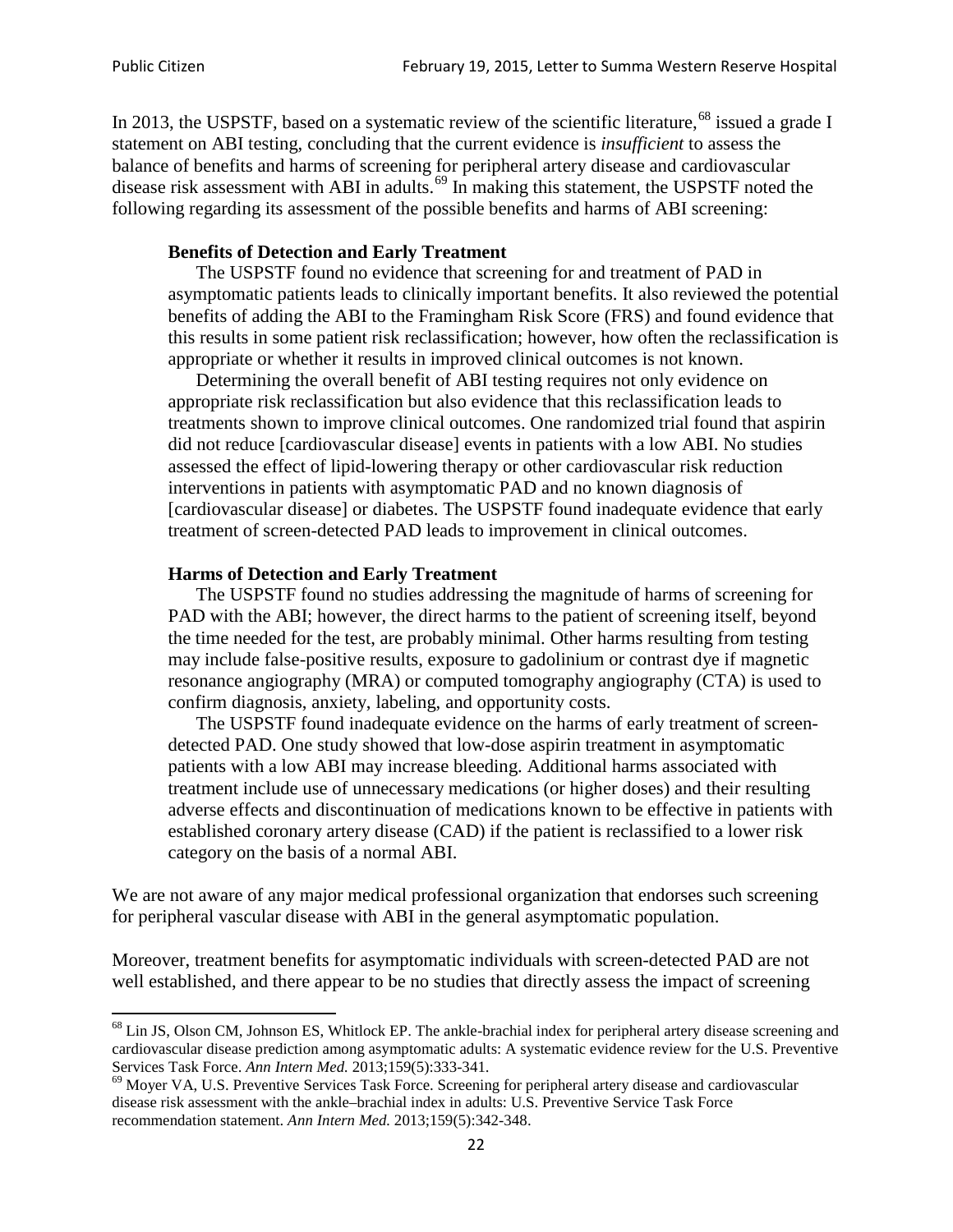unselected adults (or generally asymptomatic adults) with ABI on cardiovascular disease or PAD health outcomes.<sup>[70](#page-22-0)</sup>

### **E. Osteoporosis Screening/Bone Density Test**

The Life Line Screening online promotional materials state: $71$ 

Osteoporosis is a disease in which bone becomes extremely fragile. Bone is a complex living tissue that can be weakened by poor diet and lack of exercise.

As we age, bones begin to break down faster than new bone can be formed. Osteoporosis removes minerals from bones until they become so weak and brittle that they fracture very easily. Actions such as bending to pick up a newspaper, lifting a vacuum, or even coughing can cause a fracture. Some fractures, such as hip fractures, may require hospitalization or major surgery, and may result in disability or even death.

Screening for Osteoporosis

• An easy and painless procedure, an osteoporosis screening requires you to place your foot in an ultrasound device called a bone densitometer. This device then measures the bone mineral density [BMD] of your heel. The heel is measured because its bone is similar to that found in the hip, where fractures most often occur. …

Who should have an Osteoporosis screening?

• Anyone who has the risk factors associated with the disease ...

How often should I get an Osteoporosis screening?

• Annually

Several major medical professional organizations affirmatively recommend screening for osteoporosis in *certain high-risk individuals*, but we are not aware of any major medical professional organization that endorses such screening *annually* for any group of individuals.

In 2008, the American College of Physicians issued the following evidence-based recommendation for osteoporosis screening in men: $^{72}$  $^{72}$  $^{72}$ 

(1) Clinicians should periodically perform individualized assessment of risk factors for osteoporosis in older men (Grade: strong recommendation; moderate-quality evidence).

<span id="page-22-0"></span><sup>70</sup> [Lin JS,](http://www.ncbi.nlm.nih.gov/pubmed?term=Lin%20JS%5BAuthor%5D&cauthor=true&cauthor_uid=24156115) [Olson CM,](http://www.ncbi.nlm.nih.gov/pubmed?term=Olson%20CM%5BAuthor%5D&cauthor=true&cauthor_uid=24156115) [Johnson ES,](http://www.ncbi.nlm.nih.gov/pubmed?term=Johnson%20ES%5BAuthor%5D&cauthor=true&cauthor_uid=24156115) et al. *The Ankle Brachial Index for Peripheral Artery Disease Screening and Cardiovascular Disease Prediction in Asymptomatic Adults: A Systematic Evidence Review for the U.S. Preventive Services Task Force*. Rockville, MD: Agency for Healthcare Research and Quality; 2013.<br>http://www.ncbi.nlm.nih.gov/books/NBK164524. Accessed December 29, 2014.

<span id="page-22-1"></span> $\frac{1}{71}$  Life Line Screening. Osteoporosis screening/bone density test. [http://www.lifelinescreening.com/What-We-](http://www.lifelinescreening.com/What-We-Do/What-We-Screen-For/Osteoporosis)[Do/What-We-Screen-For/Osteoporosis.](http://www.lifelinescreening.com/What-We-Do/What-We-Screen-For/Osteoporosis) Accessed January 9, 2015. <sup>72</sup> Qaseem A, Snow V, Shekelle P, et al. Screening for osteoporosis in men: A clinical practice guideline from the

<span id="page-22-2"></span>American College of Physicians. *Ann Intern Med*. 2008;148(9):680-4.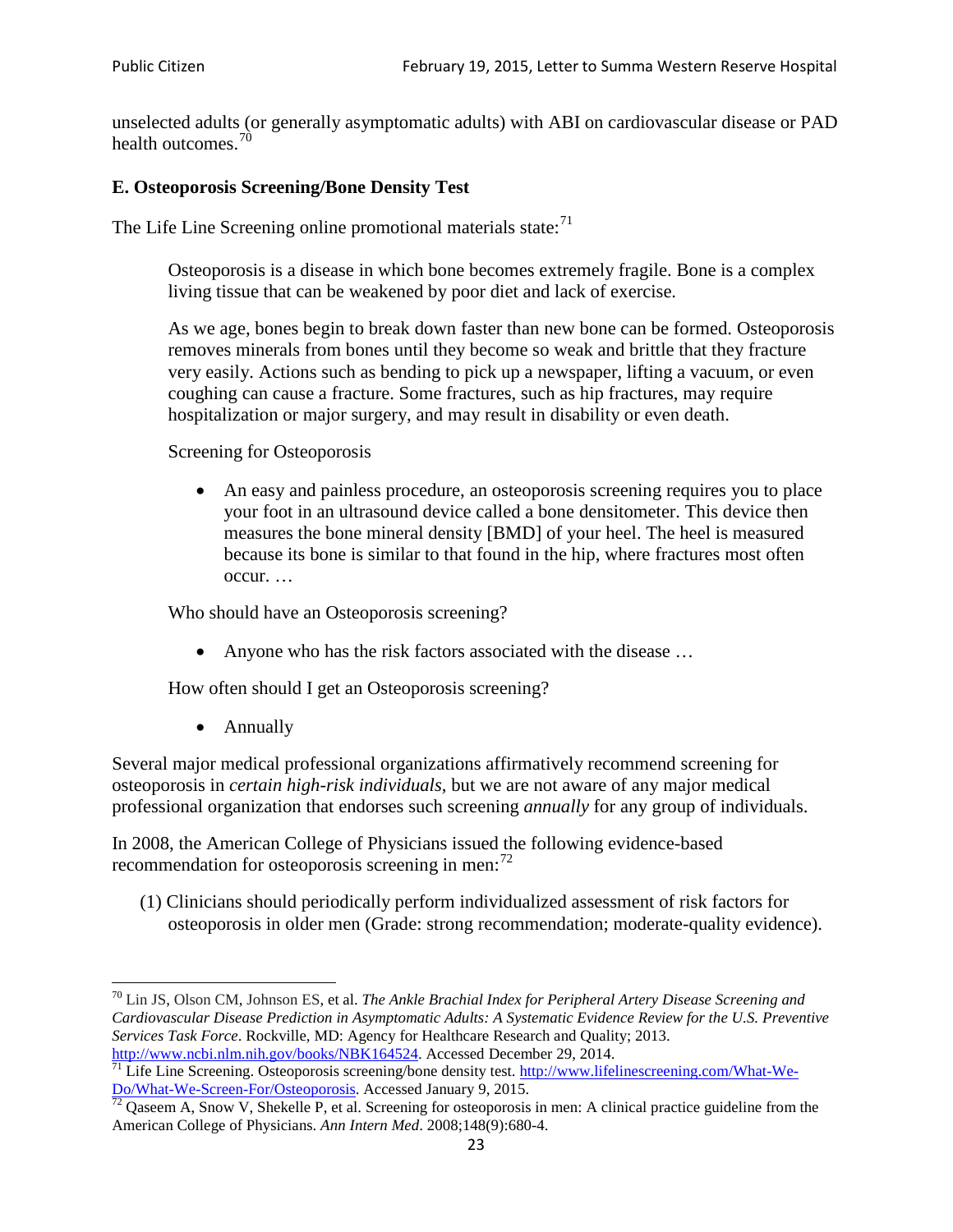A careful assessment of risk for osteoporosis in men is important. The appropriate age to start risk assessment is uncertain. However, by age 65 years, at least 6% of men have DXA [dual-energy X-ray absorptiometry]-determined osteoporosis, therefore, assessment of risk factors before this age is reasonable. Factors that increase the risk for osteoporosis in men include age (>70 years), low body weight (body mass index <20 to 25 kg/m2), weight loss  $\langle$  >10% [compared with the usual young or adult weight or weight loss in recent years]), physical inactivity (participates in no physical activities on a regular basis [walking, climbing stairs, carrying weights, housework, or gardening]), corticosteroid use, androgen deprivation therapy, and previous fragility fracture. Risk assessments should be updated periodically for men who choose not to be screened.

(2) Clinicians should obtain DXA for men who are at increased risk for osteoporosis and are candidates for drug therapy (Grade: strong recommendation; moderate-quality evidence).

Bone density measurement with DXA is the accepted reference standard for diagnosing osteoporosis in men. Men who are at increased risk for osteoporosis are candidates for DXA. Little evidence about alternatives to DXA exists. The 2 most studied methods are quantitative ultrasonography (usually of the calcaneus) and the OST [Osteoporosis Self-Assessment Tool]. Available evidence indicates that neither alternative is sufficiently sensitive or specific at predicting DXA-determined bone mass to be recommended as a substitute for DXA. Although 1 study has demonstrated a strong relationship between calcaneal ultrasonography and subsequent fracture, until treatment trials establish the effectiveness of therapy for osteoporosis diagnosed by ultrasonography rather than DXA, the role of ultrasonography in initiating therapy remains uncertain. No studies have evaluated the optimal intervals for repeated screening by using BMD measurement with DXA.

The evidence review showed that calcaneal ultrasonography predicts DXA-determined osteoporosis only modestly well. However, more important, it was a strong predictor of fracture in men. This may be because ultrasonography identifies other bone properties, such as bone quality, which may not be identified on DXA. Because treatment trials have not measured the effectiveness of therapy for osteoporosis diagnosed by ultrasonography rather than DXA, the role of ultrasonography in diagnosis remains uncertain.

In 2011, the USPSTF issued the following updated evidence-based recommendations for osteoporosis screening:<sup>[73](#page-23-0)</sup>

(1) A grade B recommendation for screening for osteoporosis in women aged 65 years or older and in younger women whose fracture risk is equal to or greater than that of a 65 year-old white woman who has no additional risk factors. In making this a grade B recommendation, the USPSTF offered the following rationale:

> No controlled studies have evaluated the effect of screening for osteoporosis on fracture rates or fracture-related morbidity or mortality.

<span id="page-23-0"></span><sup>&</sup>lt;sup>73</sup> U.S. Preventive Services Task Force. Screening for osteoporosis: U.S. Preventive Services Task Force recommendation statement. *Ann Intern Med*. 2011;154(5):356-364.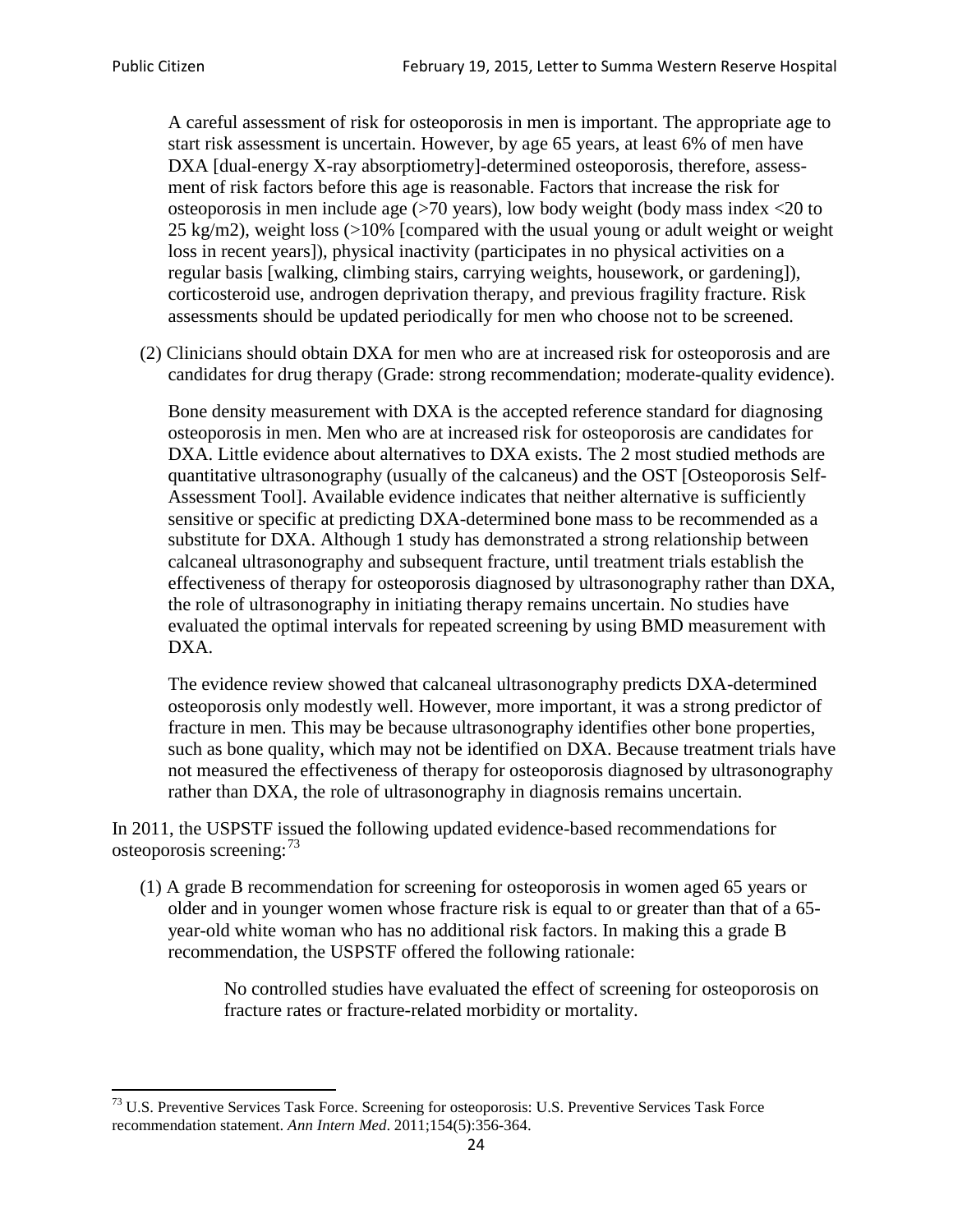In postmenopausal women who have no previous osteoporotic fractures, the USPSTF found convincing evidence that drug therapies reduce the risk for fractures. In women aged 65 years or older and in younger women whose fracture risk is equal to or greater than that of a 65-year-old white woman who has no additional risk factors, the USPSTF judged that the benefit of treating screeningdetected osteoporosis is at least moderate.

(2) An I statement concluding that the current evidence is insufficient to assess the balance of benefits and harms of screening for osteoporosis in men.

> Because of the lack of relevant studies, the USPSTF found inadequate evidence that drug therapies reduce the risk for fractures in men who have no previous osteoporotic fractures. The USPSTF identified the absence of randomized trials of primary fracture prevention in men who have osteoporosis as a critical gap in the evidence.

The USPSTF concludes that for men, evidence of the benefits of screening for osteoporosis is lacking and the balance of benefits and harms cannot be determined.

In discussing how often women should be screened for osteoporosis, the USPSTF noted the following: $74$ 

The potential value of rescreening women whose initial screening test did not detect osteoporosis is to improve fracture risk prediction. Evidence is lacking about optimal intervals for repeated screening and whether repeated screening is necessary in a woman with normal BMD. Because of limitations in the precision of testing, a minimum of 2 years may be needed to reliably measure a change in BMD; however, longer intervals may be necessary to improve fracture risk prediction. A prospective study of 4124 women aged 65 years or older found that neither repeated BMD measurement nor the change in BMD after 8 years was more predictive of subsequent fracture risk than the original measurement.

In 2012, the American College of Obstetricians and Gynecologists (ACOG) issued the following updated evidence-based recommendations on screening women for osteoporosis:<sup>[75](#page-24-1)</sup>

Bone density screening for women should begin at age 65 years. DXA absorptiometry screening can be used selectively for women younger than 65 years if they are postmenopausal and have other significant risk factors for osteoporosis or fracture.

Regarding how often women should be screened for osteoporosis, the ACOG recommended the following: $^{76}$  $^{76}$  $^{76}$ 

(1) In the absence of new risk factors, DXA screening should not be performed more frequently than every 2 years.

<span id="page-24-2"></span><span id="page-24-1"></span><span id="page-24-0"></span><sup>74</sup> *Ibid.* <sup>75</sup> American College of Obstetricians and Gynecologists. Osteoporosis. September 17, 2012. [http://www.guideline.gov/content.aspx?id=38413#Section420.](http://www.guideline.gov/content.aspx?id=38413#Section420) Accessed January 7, 2015.<br><sup>76</sup> *Ibid.*